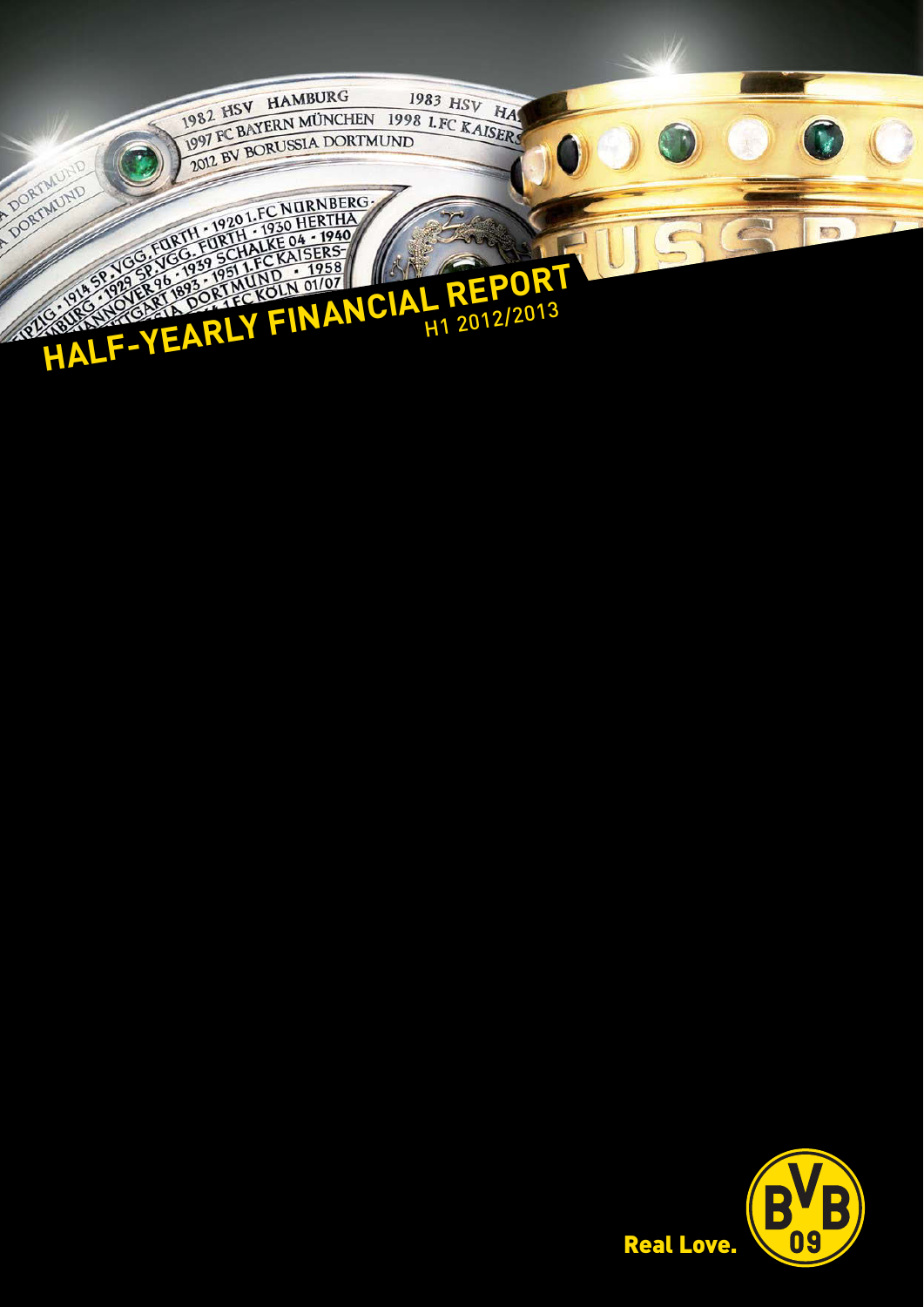# **CONTENT**

# **4 BUSINESS DEVELOPMENT**

- **4 OVERVIEW OF THE FIRST HALF YEAR OF THE FISCAL YEAR 2012/2013**
- **7 DEVELOPMENT OF THE MARKET AND COMPETITIVE ENVIRONMENT IN GERMAN PROFESSIONAL** 
	- **FOOTBALL WITH REFERENCE TO THE FIRST HALF YEAR OF THE FISCAL YEAR 2012/2013**
- **9 CORPORATE STRUCTURE AND BUSINESS ACTIVITY 10 THE SHARE OF BORUSSIA DORTMUND GMBH & CO. KGAA**
	-

# **16 SITUATION OF THE GROUP**

- **16 PROFIT SITUATION**
- **18 PROFIT DEVELOPMENT**
- **18 DEVELOPMENT OF THE CORE OPERATIVE EXPENSES**

#### **19 ASSETS AND FINANCIAL POSITION**

- **19 CAPITAL STRUCTURE ANALYSIS**
- **19 INVESTMENT ANALYSIS**
- **20 LIQUIDITY ANALYSIS**

# **20 OPPORTUNITIES AND RISKS**

- **20 PROGNOSIS REPORT**
- **20 EXPECTED DEVELOPMENT OF THE GROUP**
- **21 EXPECTED ECONOMIC FRAMEWORK CONDITIONS**
- **21 OVERALL STATEMENT CONCERNING EXPECTED DEVELOPMENT**
- **21 SUPPLEMENTARY REPORT**
- **22 DISCLAIMER**

# **23 CONDENSED INTERIM CONSOLIDATED ACCOUNTS**

- **23 CONSOLIDATED BALANCE SHEET**
- **24 CONSOLIDATED STATEMENT OF COMPREHENSIVE INCOME**
- **25 CONSOLIDATED CASH FLOW STATEMENT**
- **26 CHANGE IN GROUP EQUITY**
	- **27 CONSOLIDATED EXPLANATORY NOTES FOR THE FIRST HALF YEAR OF THE FISCAL YEAR 2012/2013**
	- **33 AFFIRMATION BY THE LEGAL REPRESENTATIVES**
	- **34 CONFIRMATION AFTER REVIEW BY THE AUDITORS**
	- **35 FINANCIAL CALENDAR**
	- **35 LEGAL DETAILS**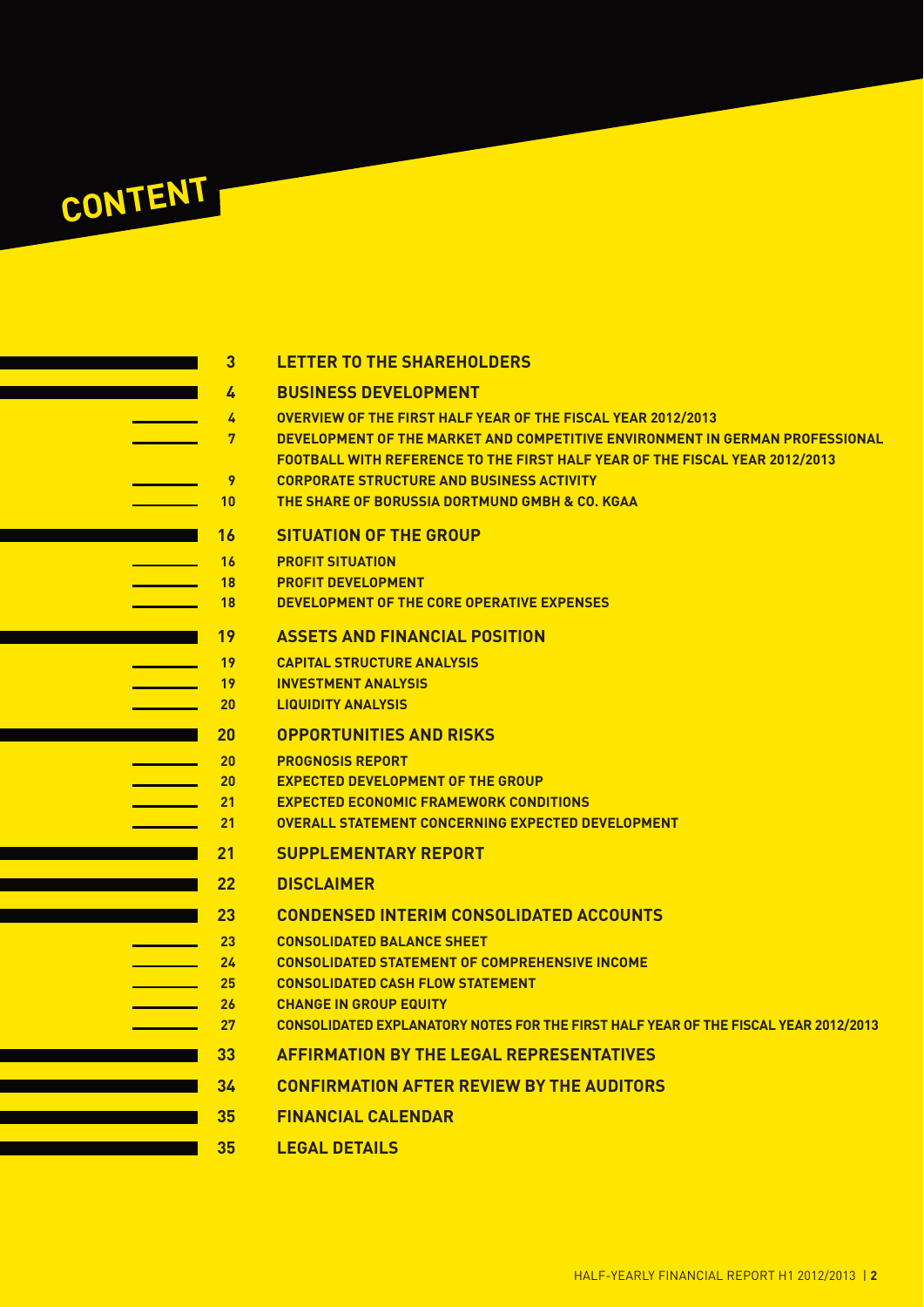# **LETTER TO THE SHAREHOLDERS**

#### **Dear shareholders,**

Today we are presenting our half-yearly report for the period from 01 July to 31 December 2012 to you. At this point last year we were able to report that for the first time we broke the 100 million Euro sales volume sound barrier; in the fiscal half-year that we have just completed, the consolidated sales volume is more than 120 million Euro. This is a satisfactory development.

Our repeated participation in the UEFA Champions League, where in the group stage Borussia Dortmund encountered a field consisting of the major European players Real Madrid, Manchester City and Ajax Amsterdam as well as the by now customary sustainable cost management have contributed to the fact that today as the current double champion we can present you with an extraordinarily satisfactory half-yearly result of the group. With regard to the qualification for the elimination round of the UEFA Champions League, the good starting position in the Bundesliga as well as the upcoming quarter final in the DFB Cup we are already assuming a good group result for the fiscal year of 2012/2013.

Borussia Dortmund is still able to achieve all the objectives of the season announced in Summer 2012 on its own account: Repeated direct qualification for the lucrative royal class of European club football as well as the final of the DFB cup in the Berlin Olympic Stadium. The self-assigned and – in particular due to the challenging drawing – high benchmark "wintering in UEFA Champions League" has been mastered by coach Jürgen Klopp's team impressively, playing themselves to a high reputation on the football continent.

Please allow us at this point to express our gratitude to the executive board of BV. Borussia 09 e.V. Dortmund with the president of the league Dr. Reinhard Rauball, vice president Gerd Pieper and treasurer Dr. Reinhold Lunow for their support of our work.

Yours sincerely,

Hans-Joachim Watzke Chairman of the General Management

Thomas Treß Managing Director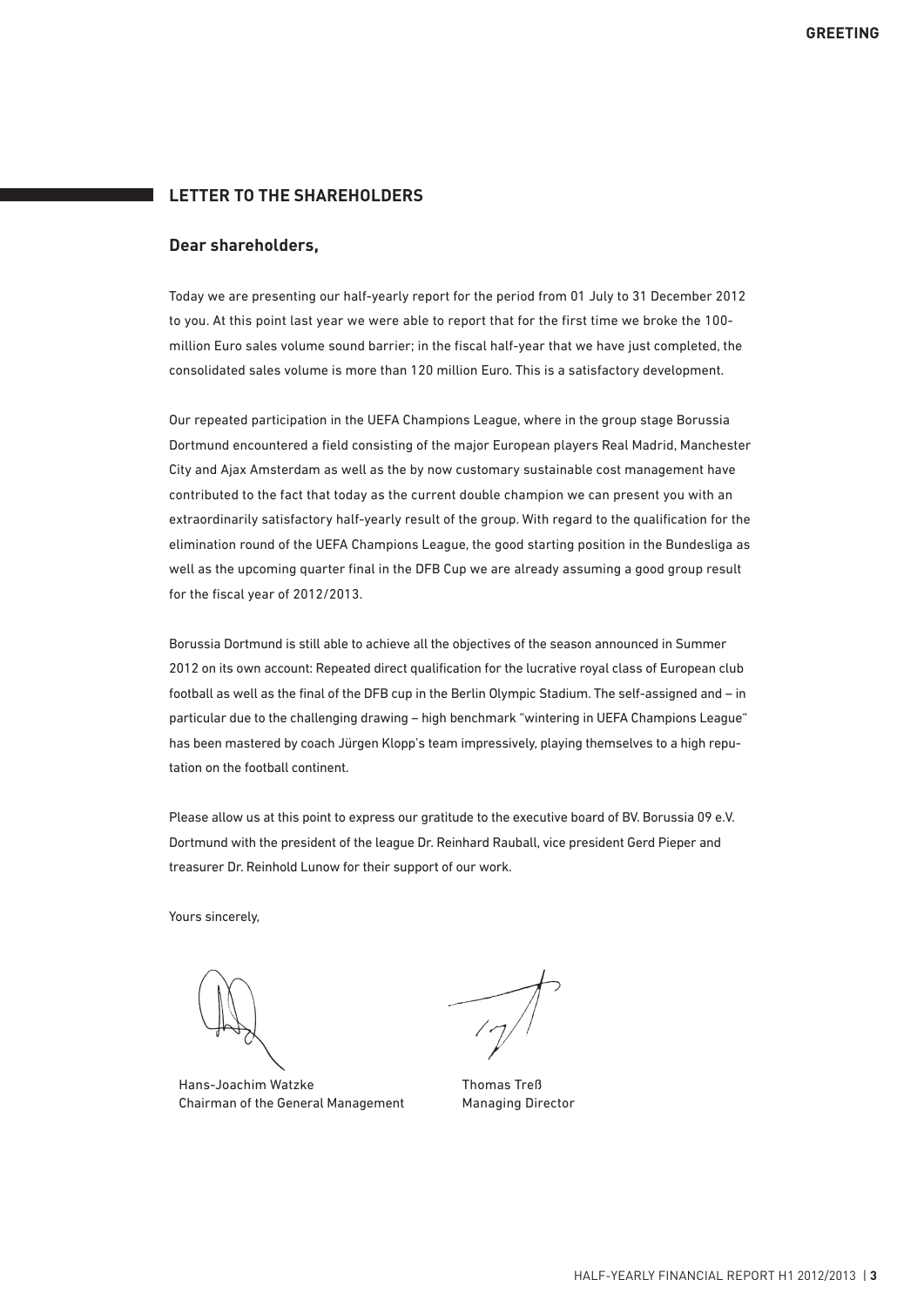*Interim report of the group from 01 July to 31 December 2012 of Borussia Dortmund GmbH & Co. Kommanditgesellschaft auf Aktien [partnership limited by shares] (hereinafter: "Borussia Dortmund" or "Group")*

#### **BUSINESS DEVELOPMENT**

#### **OVERVIEW OF THE FIRST HALF YEAR OF THE FISCAL YEAR 2012/2013**

#### **ATHLECTIC DEVELOPMENT**

Continuing the success of an almost perfect season that had its highlights 2011/2012 in the second German championship in a row as well as in winning the DFB cup in the Olympic Stadium in Berlin against FC Bayern Munich is naturally difficult to do. Therefore the first half year of the 2012/2013 season should be seen all the more positively. One of the reasons is that Borussia Dortmund after 17 match days in the Bundesliga occupied position three and was in precisely the objective range that has been defined in the summer because it entitles the team to another participation in the lucrative UEFA Champions League.

In the first half of the season, coach Jürgen Klopp's team collected 30 points in the Bundesliga, which is only four less than in the previous year. Moreover, in the group stage, Borussia Dortmund collected 14 points (previous year: 4 points), defeated the four current national champions Real Madrid, Manchester City and Ajax Amsterdam and with ease concluded the difficult qualifying stage as the winner. The objective announced in summer 2012, to ensure "wintering in the UEFA Champions League" after the early international failure in the previous season was achieved by Borussia Dortmund ahead of time and impressively. For the first time in its history, Borussia Dortmund was not defeated in a group stage.

Due to its sporting success, Borussia Dortmund contributed considerably to the positive development of German football in the UEFA five-year evaluation where the sustainable securing of the third fixed Champions League place for the Bundesliga is at stake. During the first half year of the season, German clubs were the European number one, ranking with 9.785 scoring points ahead of the Spanish Primera Division (9.571) and the English Premier League (8.857).

In the third competition, the DFB cup, last year's winner continues to be on the track of success. The 3:0 victory in the Bremen Weserstadion over FC Oberneuland was followed in the course of the first season half year by victories over the second-Bundesliga club VfR Aalen (4:1), and in front of the breathtaking floodlight backdrop of 77,615 spectators in the SIGNAL IDUNA PARK against Europa League participant Hannover 96 (5:1). Three-time goal scorer in the duel of the first division teams before 6.25 million TV spectators: Borussia Dortmund's attacking centre field player Mario Götze.

Immediately after this match, the lot resulted in the quarter final pair-up FC Bayern Munich and Borussia Dortmund, which is a replay of the final of 2012, when Borussia Dortmund won 5:2.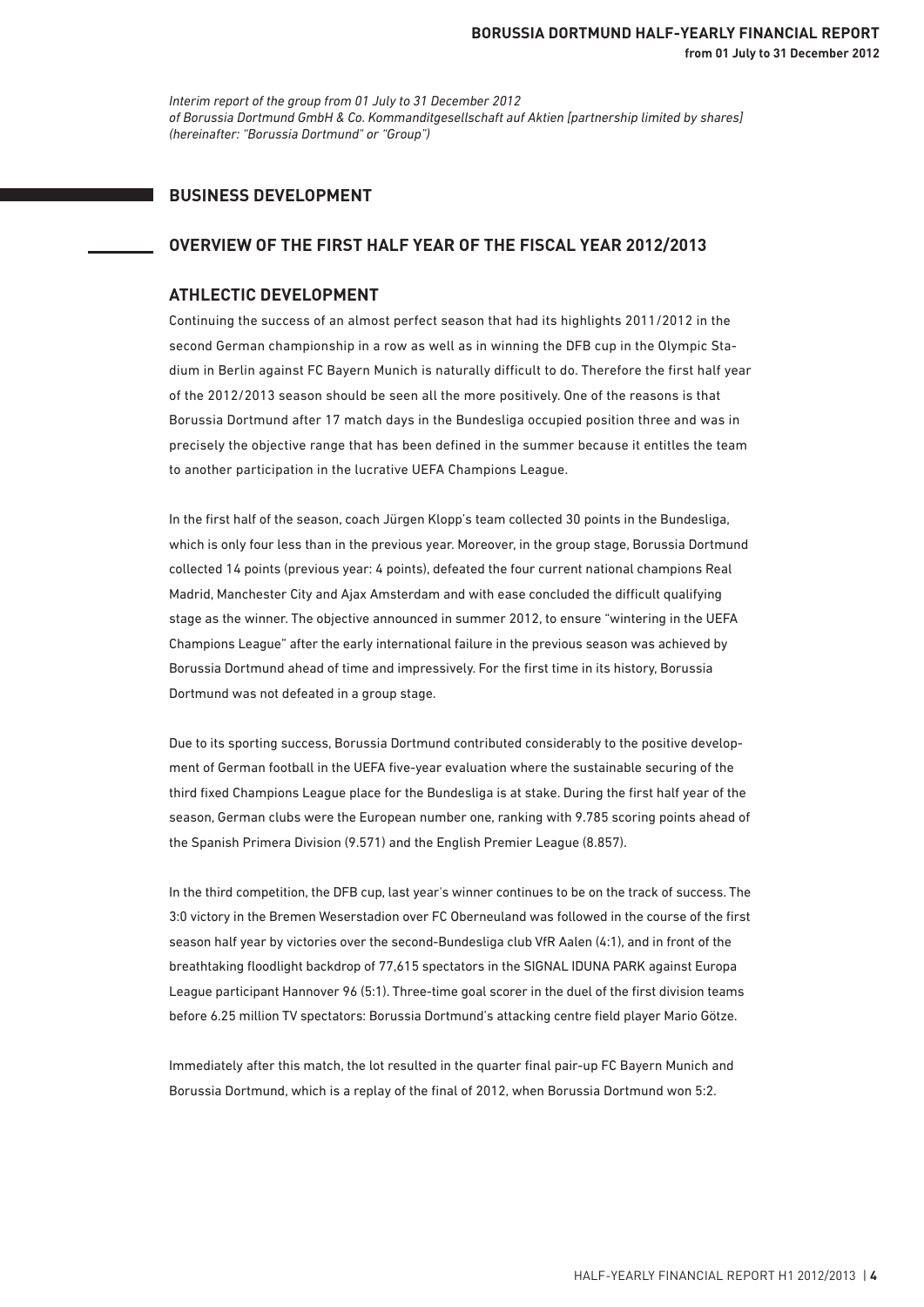# **ECONOMIC DEVELOPMENT Financial key figures**

# **BORUSSIA DORTMUND GMBH & CO. PARTNERSHIP KGAA (HGB)**

| <b>Borussia Dortmund KGaA (HGB)</b>                                   | H1 2012/2013 | H1 2011/2012 |
|-----------------------------------------------------------------------|--------------|--------------|
| in kEUR                                                               | 31 Dec 2012  | 30 June 2012 |
| Equity                                                                | 144,519      | 132,827      |
| Investments                                                           | 21,996       | 12,880       |
| Overall result                                                        | 109,092      | 91,531       |
| Result of operative business activity (EBIT)                          | 15,247       | 15,603       |
| Financial result (share and interest result)                          | 2.290        | 1,124        |
| Result                                                                | 15,374       | 14,718       |
| Result before interest, taxes, depreciation and amortization (EBITDA) | 22.702       | 21,401       |
| Cash flow from operative activity                                     | 12.735       | 9.572        |
| Number of shares (in k)                                               | 61,425       | 61,425       |
| Result per share (in $\epsilon$ )                                     | 0.25         | 0.24         |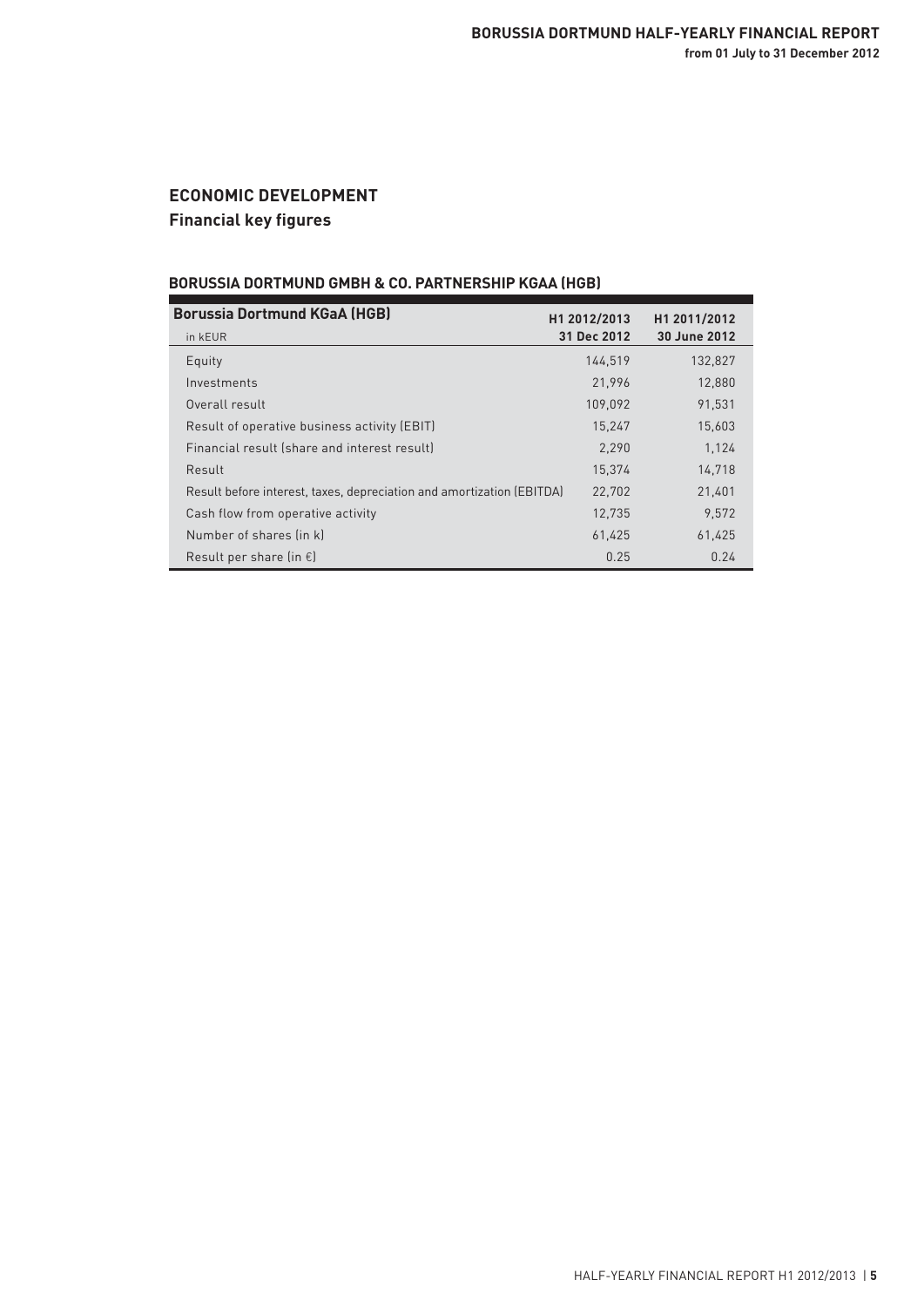| <b>BORUSSIA DORTMUND GMBH &amp; CO. PARTNERSHIP KGAA (IFRS)</b> |  |
|-----------------------------------------------------------------|--|
|-----------------------------------------------------------------|--|

| <b>Borussia Dortmund Group (IFRS)</b>                                 | H1 2012/2013 | H1 2011/2012 |
|-----------------------------------------------------------------------|--------------|--------------|
| in kEUR                                                               | 31 Dec 2012  | 30 June 2012 |
| Equity                                                                | 103,322      | 93,455       |
| Investments                                                           | 22,538       | 13,800       |
| Overall result                                                        | 127,616      | 103,765      |
| Result of operative business activity (EBIT)                          | 19.009       | 17,722       |
| Financial result (share and interest result)                          | $-2.353$     | $-2.428$     |
| Annual surplus of the group                                           | 14,221       | 12,807       |
| Result before interest, taxes, depreciation and amortization (EBITDA) | 30,399       | 27,251       |
| Cash flow from operative activity                                     | 15,683       | 12.451       |
| Number of shares (in k)                                               | 61,425       | 61,425       |
| Result per share (in $\epsilon$ )                                     | 0.23         | 0.21         |

Below, the financial figures of the first half year of the 2012/2013 season for the group according to section 37y in combination with section 37x Securities Trading Act (WpHG) are explained: The overall performance of the group increased in the first half year of the current fiscal year by kEUR 23,851 to kEUR 127,616.

The overall result of the group for the period or 01 July to 31 December 2012 was kEUR 13,675 (previous year kEUR 11,883). The financial result improved by kEUR 75 to kEUR -2,353.

At kEUR 19,009, the EBIT surpassed the figure of the previous year by kEUR 1,287.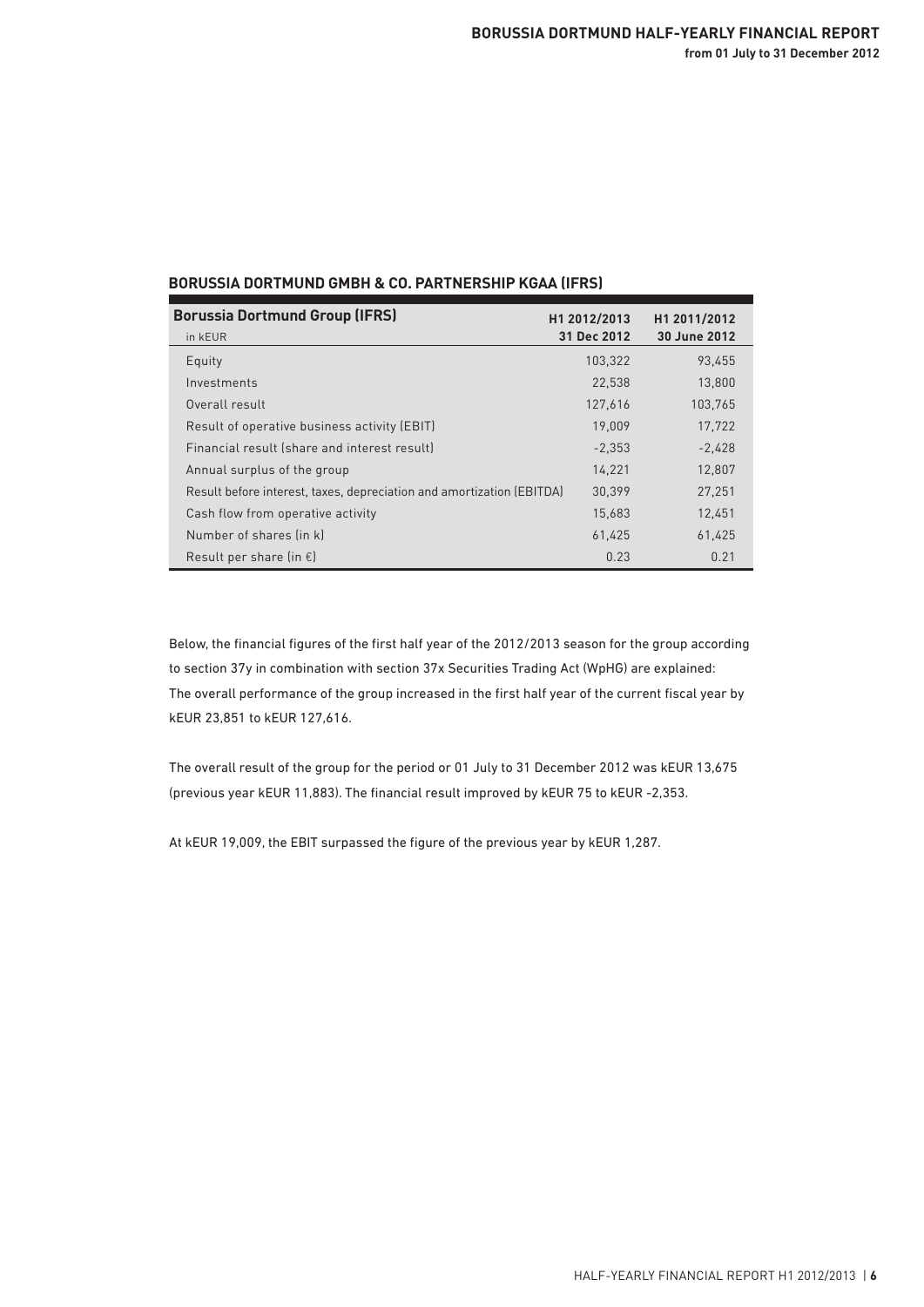# **DEVELOPMENT OF THE MARKET AND COMPETITIVE ENVIRONMENT IN GERMAN PROFESSIONAL FOOTBALL**

**with reference to the first half year of the fiscal year 2012/2013**

#### **CENTRAL MARKETING OF THE BUNDESLIGA**

The executive council of the DFL Deutsche Fussball Liga GmbH (hereinafter: DFL) in its meeting in Frankfurt/Main decided on a new allocation system for the seasons 2013/2014 to 2016/2017, with regard to the new TV contract for the mentioned seasons. From the next season, all clubs of the first two divisions can be looking forward to higher earnings.

The central marketing of football will continue to operate according to the principles of solidarity and performance. Therefore, the relation of the Bundesliga and the 2nd Bundesliga should be adjusted to each other. That means that the 2nd Bundesliga will receive a share of 20 percent of the earnings from marketing of national media rights, which is clearly more than their actual market value. In this case, the increase overall assessment basis will also provide the 2nd Bundesliga with higher earnings.

#### **BUNDESLIGA-REPORT 2013**

According to the Bundesliga report 2013, in national and international comparison the football Bundesliga has again achieved a very positive standing. According to Dr. Reinhard Rauball, the president of the Football Association, the basis for the productive efficiency of football is a healthy financial foundation. The economic framework conditions are examined every year and evidenced in the report of the respective year. In all areas, the Bundesliga occupies the best places in international comparison; in spectator development it is even in the first place. No other association is able to have such a high and constant spectator average as the Bundesliga. On average, there were 44,293 spectators per match in the 2011/2012 season. These are record numbers that even increased by 5.2. percent in comparison to the previous season. In the current season, the expected average number of spectators is again expected to be more than 42,000.

Economically, in international comparison with regard to sales volume the Bundesliga occupies only 2nd place. However, it should be noted, that the clubs in Germany have a more financially sound standing than the clubs of other European associations. One reason is the strict licensing procedure of the DFL which focuses in particular on a stable financial framework especially with regard to future developments.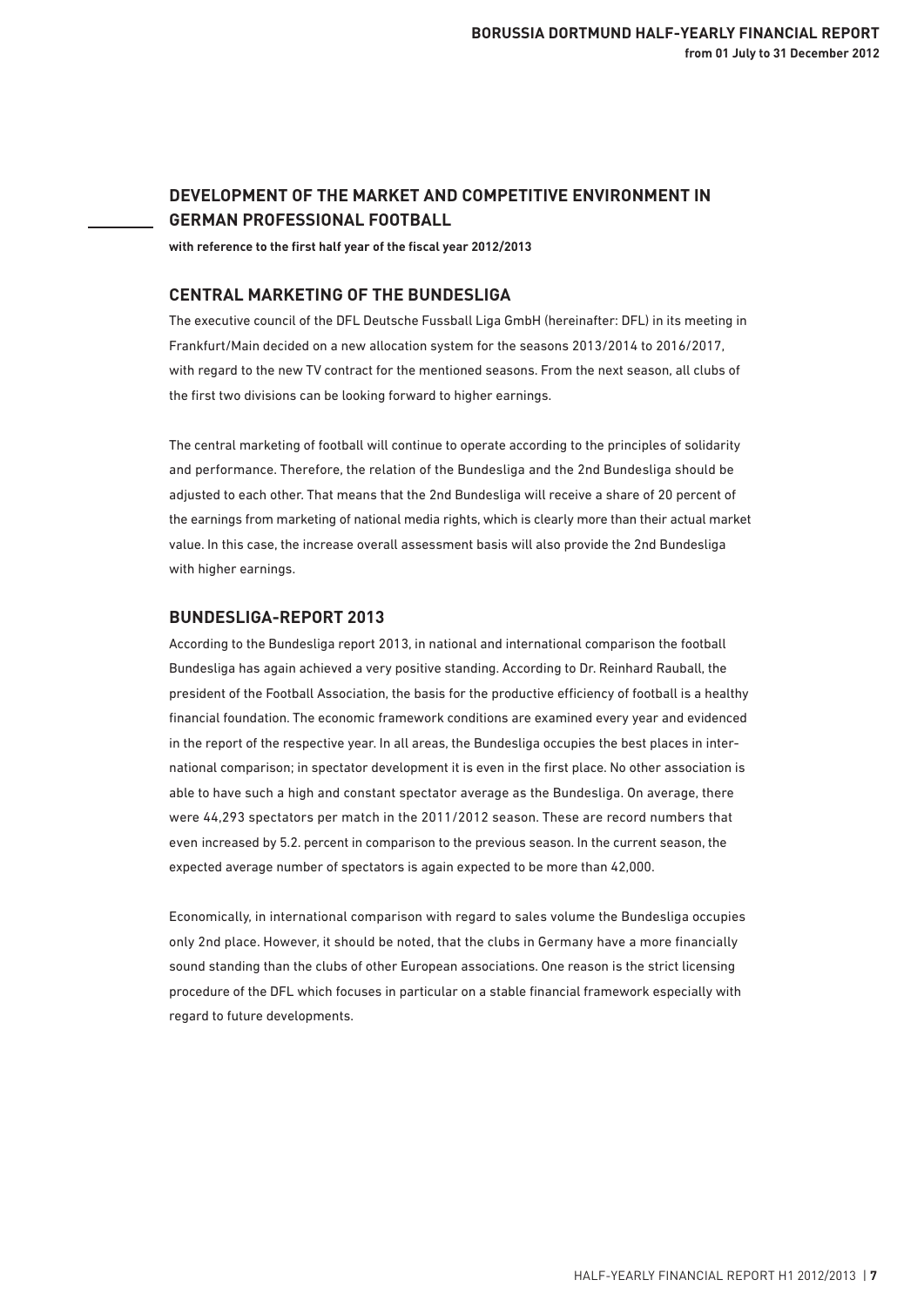In spite of the slightly shaky overall economic situation, the Bundesliga continues to produce record numbers. The 18 clubs achieved sales volumes in the amount of 2 billion Euro, which in comparison to the excellent figures of the previous year means another increase of about 140 million Euro. Increases were recorded in all categories of earning (earnings from advertising, media and player revenues). The strength and stability of German football are also evident when the Bundesliga is considered as an employer. 3,474 new positions were created in relation with German professional football in the 2011/2012 season. A total of 44,284 persons are directly or indirectly employed by the 36 clubs of the Bundesliga and the 2nd Bundesliga.

#### **SECURITY IN THE BUNDESLIGA**

Security in German stadiums, which was extensively discussed in the past, is already implemented by the clubs apart from the official resolutions at the General Meeting of the Football Association where the 36 professional clubs designed and decided the wide range of measures to be taken. For instance, Bayer 04 Leverkusen extends stadium bans pronounced by Borussia Dortmund against violent Leverkusen fans for the SIGNAL IDUNA PARK for their BayArena.

The concern of the fans this may have long-term negative effects on the football culture in Germany are considered unfounded by the Football Association's executive council after the General Meeting. Standing areas will therefore remain a factor in German football. Still, there is work to be done by all clubs in order to implement the decided measures, such as qualified and certified security personnel, a more developed communication between home clubs and visiting clubs as well as intensive incorporation of fan representatives and to integrate them sustainably into the football life. The objective is to provide security and safety for all and to optimize the high standards of the measures taken. Any offences are to be prosecuted with a focus on the offender in order to avoid collective penalties or even prohibitions of groups of fans.

#### **THE "BVB BRAND"**

In comparison to all the other Bundesliga clubs, Borussia Dortmund has the strongest brand. This is the result of a study of the Hamburg-based market research company mafo.de GmbH. According to this, Borussia Dortmund is perceived as more likeable, more natural and less complicated than comparable clubs. This is a strength that has major effects on other, even economically significant areas.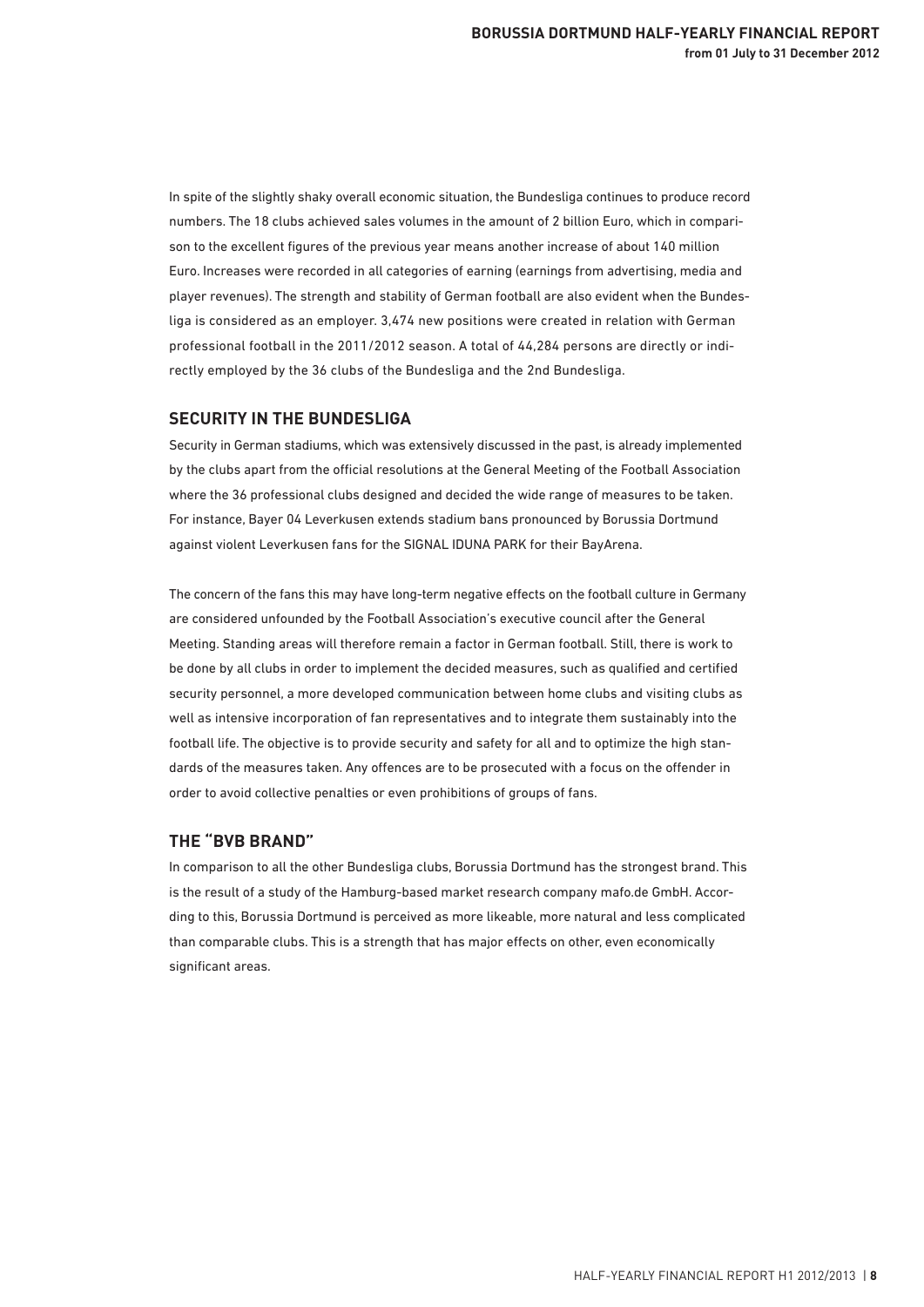# **CORPORATE STRUCTURE AND BUSINESS ACTIVITY**

The half-yearly financial report of the financial year 2012/2013 refers to the unchanged consolidation circle of Borussia Dortmund GmbH & Co. KGaA. Apart from their core business of football and marketing of the SIGNAL IDUNA PARK, Borussia Dortmund engages in business fields related to football.

|                                                                        | <b>Domicile</b> | <b>Capital stock</b><br><b>kEUR</b> | <b>Share</b><br>$\%$ | <b>Equity</b><br><b>kEUR</b> | Result<br><b>kEUR</b> |  |
|------------------------------------------------------------------------|-----------------|-------------------------------------|----------------------|------------------------------|-----------------------|--|
| BVB Stadionmanagement GmbH*                                            | Dortmund        | 52                                  | 100.00               | 66                           | 64                    |  |
| BVB Stadion Holding GmbH*                                              | Dortmund        | 260                                 | 100.00               | 123.700                      | $-9$                  |  |
| besttravel dortmund GmbH                                               | Dortmund        | 50                                  | 51.00                | 228                          | 178                   |  |
| BVB Merchandising GmbH*                                                | Dortmund        | 75                                  | 100.00               | 10.881                       | 2,909                 |  |
| Sports & Bytes GmbH                                                    | Dortmund        | 200                                 | 100.00               | 1.617                        | 312                   |  |
| BVB Stadion GmbH*                                                      | Dortmund        | 26                                  | 99.74                | 27.769                       | $-92$                 |  |
| BVB Beteiligungs-GmbH*                                                 | Dortmund        | 26                                  | 94.90                | 5,704                        | $-5$                  |  |
| Orthomed Medizinisches Leistungs-<br>und Rehabilitationszentrum GmbH** | Dortmund        | 52                                  | 33.33                | 759                          | 176                   |  |

Profit transfer contracts exist. Result of the group before transfer of profits to the parent company.

\*\* Inclusion into the consolidated accounts with the result at 31 December 2011 as associated company.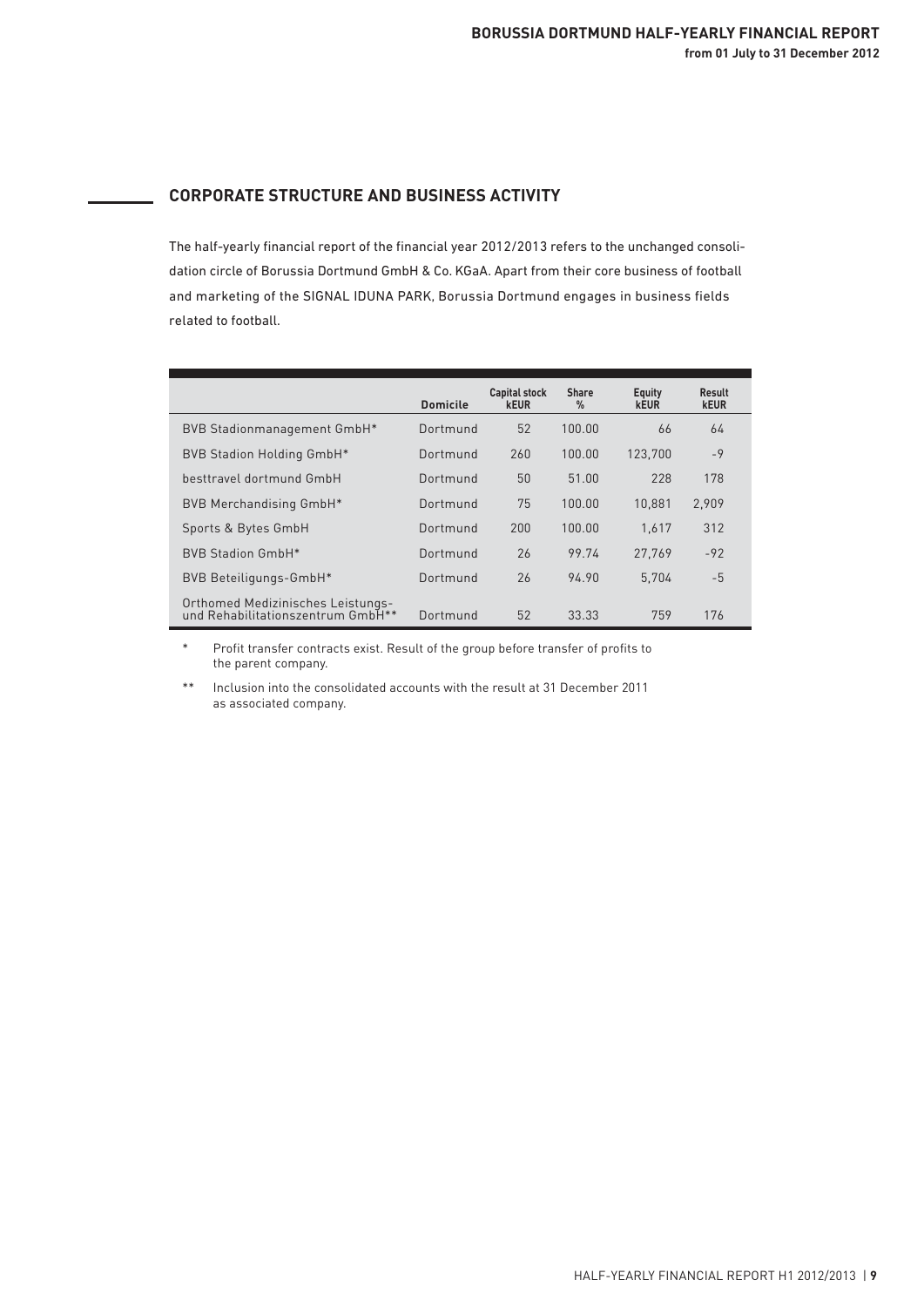#### **THE SHARE OF BORUSSIA DORTMUND GMBH & CO. KGAA**  *(hereinafter: "the Share")*

# **DEVELOPMENT OF THE SHARE PRICE IN THE FIRST HALF YEAR OF THE FISCAL YEAR 2012/2013**

In the reporting period of the 1st half year of the fiscal year 2012/2013 (01 July to 31 December 2012) the development of the share price was mainly characterized by positive economic and athletic company reports at the beginning of the season, the dividend distribution that was decided by the General Meeting for the first time and the "wintering" in all cup championships, in the UEFA Champions League, the Bundesliga and in the DFB cup. Unless marked otherwise, the share-price data listed below refer to the XETRA trade of the share, the second decimal digit may be rounded up.

The share started at EUR 2.46 on 02 July 2012 into the new fiscal year 2012/2013. Due to the European championship 2012 in Poland and in Ukraine, the new Bundesliga season only started at the end of August 2012. The share price in July 2012 therefore developed sideways. On 11 July 2012, the share was recorded at EUR 2.39, on 13 July 2012 at EUR 2.42, on 18 July 2012 at EUR 2.39, on 20 July 2012 at EUR 2.44 and on 31 July 2012 at EUR 2.47. The beginning euphoria around the start of the season with a new all-time record of 54,000 seasonal ticket, a start-up victory over the FC Oberneuland in the DFB cup and over SV Werder Bremen in the Bundesliga as well a publishing of the preliminary figures of the fiscal year 2011/2012 resulted in an increased share price in the course of August. After the successful start for the DFB cup on 18 August 2012, the share was recorded at EUR 2.51 on the following trading day, the 20 August 2012, and on 22 August 2012 at EUR 2.51. On 23 August 2012, the group reported the preliminary figures of the fiscal year 2011/2012 (cf. ad-hoc notice of the same day) and was able to report a record sales volume of EUR 215.2 million (previous year EUR 151.5 million) in the group and a record result with an annual surplus in the individual financial statement of EUR 34.3 million (previous year EUR 9.5 million) for the past fiscal year 2011/2012. The capital market responded positively to this message; the share concluded the trading day of 23 August 2012 at a share price of EUR 2.64 and stabilized at this level by the end of August 2012, also due to the start-up victory over SV Werder Bremen on 24 August 2012. On 31 August 2012, the share was recorded at EUR 2.64.

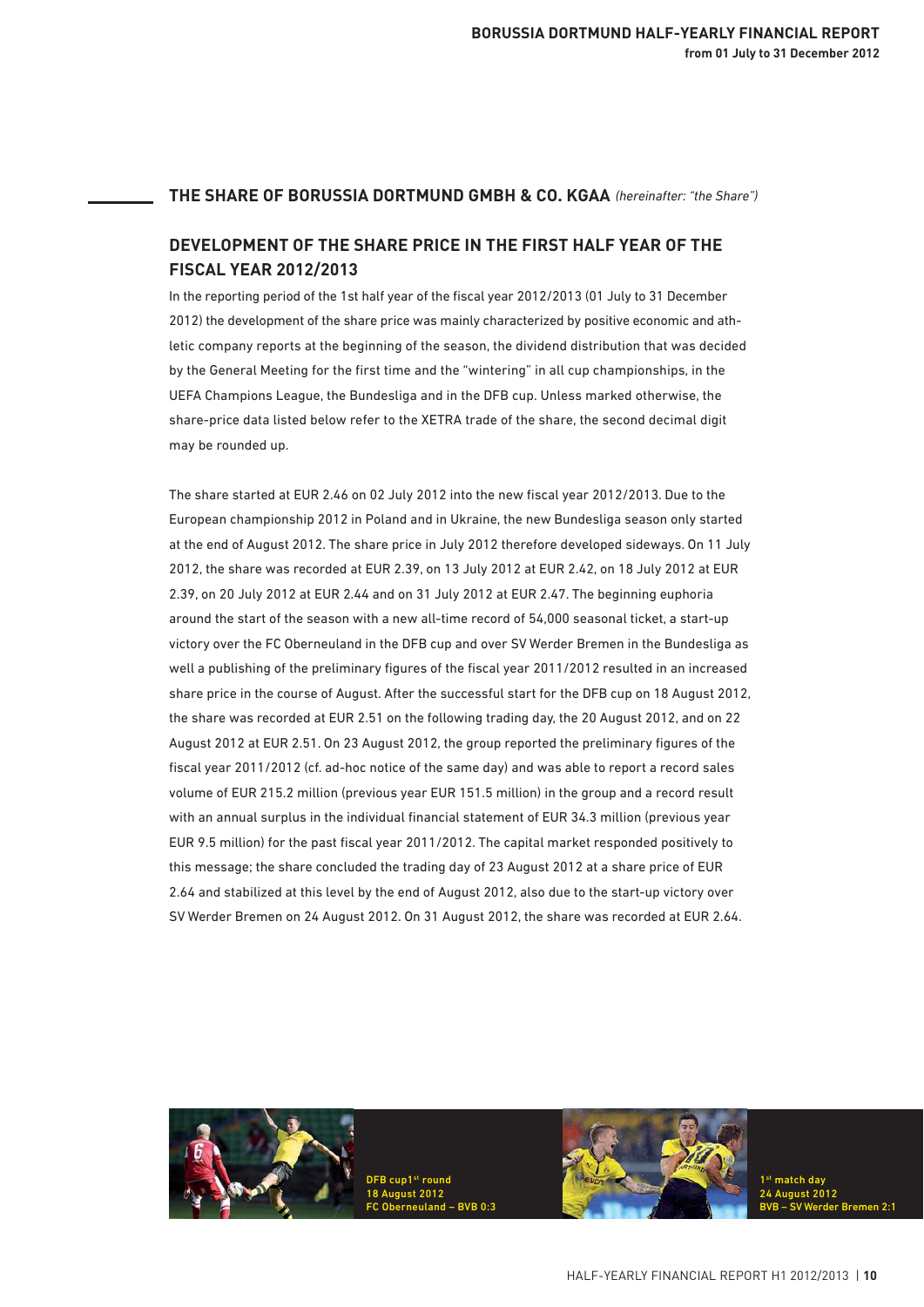The month of September 2012 was characterized by the successful start-up in the group stage of the UEFA Champions League, but also by a slight athletic stagnation in the Bundesliga towards the end of the month. On 03 September 2012 the share price was EUR 2.62. After the home victory over Bayer 04 Leverkusen on 15 September 2012, the share price increased on the following trading day, 17 September 2012, to EUR 2.65. After the next home victory over Ajax Amsterdam in the UEFA Champions League on 18 September 2012, the share price reached EUR 2.67 on the following trading day, 19 September 2012. After an away defeat against Hamburg SV the share price fell to EUR 2.56 on 24 September 2012 and after the draw in the away match against Eintracht Frankfurt on 26 September 2012 it fell further to EUR 2.48. On 28 September 2012 the share concluded the 1st quarter of the fiscal year 2012/2013 at a share price of EUR 2.56.

In October 2012, the share price showed a sideways movement. On 01 October 2012, the share was recorded at EUR 2.58. Even though the share price fell after a home defeat against FC Schalke 04 on the following trading day 22 October 2012 to 2.46 EUR, it was to recover due to the home victory in the UEFA Champions League against Real Madrid immediately and recorded a price of EUR 2.57 on 25 October 2012. On 31 October 2012, one day after the victory in the DFB cup against VfR Aalen, which meant continuing to the next round, the share finished the trading day at EUR 2.57. After the draw in the return match on 06 November 2012 in Madrid, the share was recorded again at EUR 2.57 on the following trading day. On 14 November 2012 Borussia Dortmund GmbH & Co. KGaA published the figures for the first quarter of the fiscal year 2012/2013 and was able to report an increase of the group sales income by 20 % in comparison to the period in the previous year. (cf. ad-hoc report on the same day). The share was recorded on that day at EUR 2.58 and increased to EUR 2.62 on the following day. Victories in the Bundesliga against Augsburg and Greuther Fürth were to support this level and strengthen it further; the share was recorded at EUR 2.65 on 19 November 2012. The expectation to qualify early for the round of sixteen in the UEFA Champions League was the reason for the share price to rise to EUR 2.76 and on the following day to EUR 2.79 on the following day in the week before the possibly decisive match. Indeed, the team won the away match in Amsterdam. On the following day, the share was recorded at EUR 2.77. Borussia Dortmund was able to confirm the athletic upward trend in the Bundesliga with an away victory in Mainz where it reached the 2nd position in the Bundesliga table again. As a result, the share price increased to EUR 2.82 on 26 November 2012, the day of the General Meeting.



2<sup>nd</sup> match day 01 September 2012 1. FC Nurnberg – BVB 1:1



3rd match day 15 September 2012 BVB – Bayer Leverkusen 3:0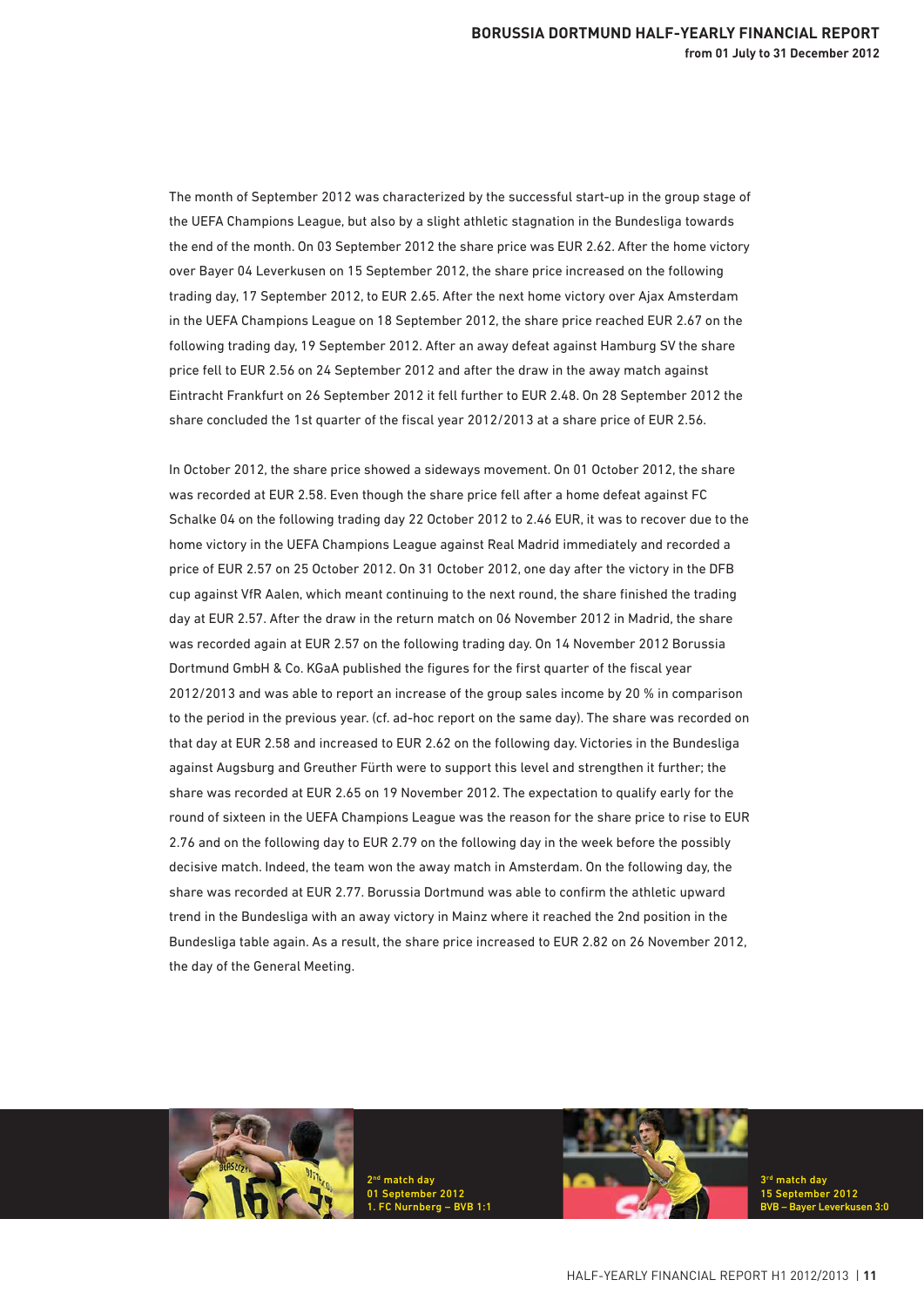The decision made at the General Meeting to distribute a dividend for the first time in the amount of EUR 0.06, resulted in the share price to increase to EUR 2.85 on 27 November 2012, which is the peak in the reporting period. On the following day, 28 November 2012, the dividend was distributed to all entitled shareholders. Therefore the share price concluded with consideration of the markdown common after dividends are distributed at EUR 2.72.

The share price was to remain at this level moving sideways in December 2012. On 03 December 2012 it was EUR 2.71 and on 11 December 2012 EUR 2.71. After the victory in the DFB cup against Hannover 96, the share price was recorded at EUR 2.74 on the following day, 20 December 2012. At the end of the trading day, the results from drawing the next match-up in the DFB cup and the UEFA Champions League were determined. For the matches in the return rounds in the calendar year of 2013, Borussia Dortmund was matched up with FC Bayern Munich in the DFB cup and with FC Shakhtar Donetsk in the UEFA Champions League. On 28 December 2012, the share concluded the calendar year 2012 and the reporting period at a share price of EUR 2.71.



**Share price development July – December 2012 (EURO)**



st match day UC 18 September 2012  $m<sub>1</sub>$ :0

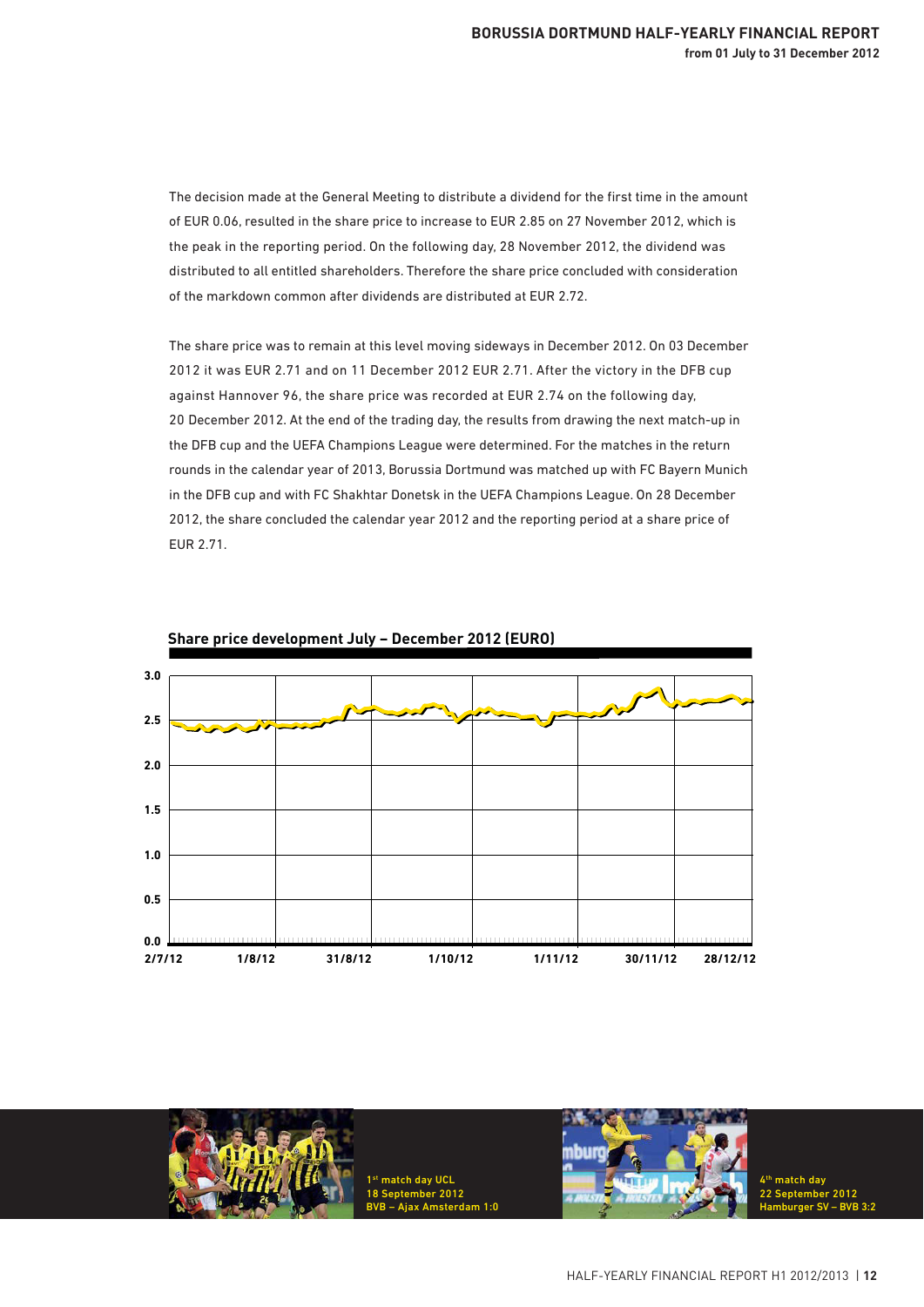

**Sales volume July – December 2012 (units)**

# **CAPITAL STOCK AND SHAREHOLDER STRUCTRURE**

The capital stock of Borussia Dortmund GmbH & Co. KGaA is EUR 61,425,000 EUR which is divided in as many non-par registered shares. On the basis of the voting rights announcement available on 31 December 2012, the shareholder structure of Borussia Dortmund GmbH & Co. KGaA is as follows:

- Bernd Geske: 11.55 %
- BV. Borussia 09 e.V. Dortmund: 7.24 %
- Widespread shareholding: 81.21 %

# **SHAREHOLDINGS OF BODIES**

By 31 December 2012, one member of the company management owned 7,045 registered shares of our company. The members of the Supervisory Board at the same time owned a total of 7,097,363 registered shares. The (total) ownership of shares by members of the company management and the Supervisory Board is 7,104,408 registered shares and thus more than 1% of the shares issued by Borussia Dortmund GmbH & Co. KGaA.



5<sup>th</sup> match day 25 September 2012 Eintr. Frankfurt – BVB 3:3



6th match day  $2012$ BVB – Bor. M'Gladbach 5:0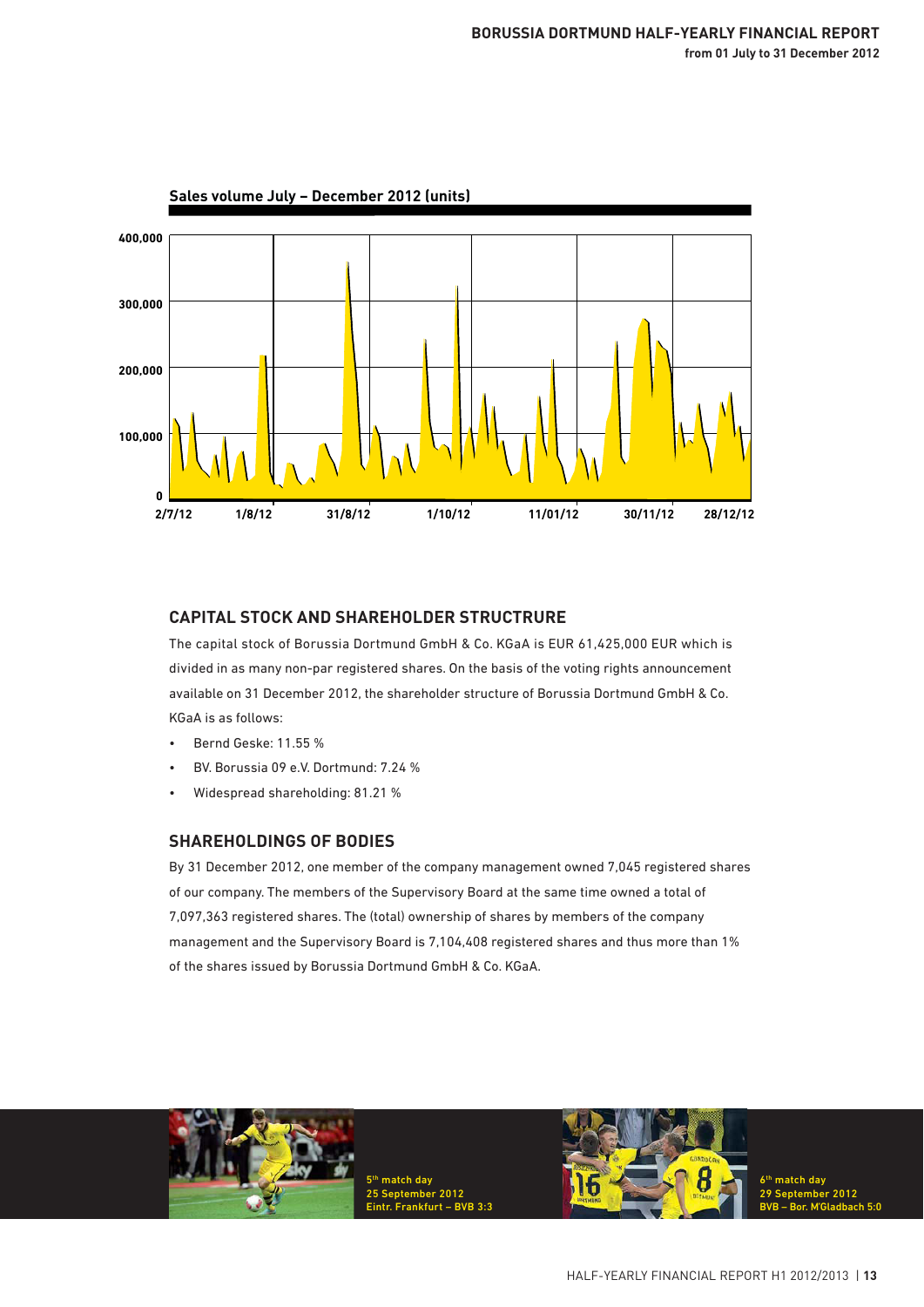#### **INVESTOR RELATIONS**

The objective of investor relations of our group is adequate assessment of the share by the capital market. The basis for this is continuous and open communication with all market participants. In this sense, investor relations presents the ideal interface between institutional investors, financial analysts and private investors The groups wants to justify the trust of investors and of the public by prompt and transparent publication of their financial figures, business procedures, strategies as well as risks and opportunities. We feel committed to the communication principles of openness, continuity, equal treatment and credibility so as to build a trustful and long-term relation to the market participants and to present a correct image of the company (true and fair view).

Communication focuses on the online medium; it presents the best conditions in terms of equal chances and currentness of information. Due to this relevance, Borussia Dortmund completely revised and re-structured its investor relations (IR) website in the reporting period and made it publically accessible on 20 August 2012; it can now be called up at http://aktie.bvb.de and www.bvb.de/aktie. As previously, all business reports and current financial reports will also be available as download version on the new IR website http://aktie.bvb.de. Notifications obligatory under the provisions of capital market law, e.g. ad-hoc notifications, corporate news, directors' dealings and/or preliminary notifications are published here in real time. At the same time, our service provider DGAP Deutsche Gesellschaft für Ad-hoc-Publizität mbH, Munich (DGAP) ensures Europe-wide publication. Further extensive information, e.g. investor presentation or detailed information concerning implementation of the recommendations of the German Corporate Governance Code is available on our homepage. The information is provided in German and – for the most part – also in English.

Sustainable capital market communication exceeding mandatory reporting was maintained in the fiscal year 2012/2013. For instance, Borussia Dortmund GmbH & Co. KGaA was represented with a company presentation at the "German Equity Forum" of the group Deutsche Börse AG on 14 November 2012. In addition, in the reporting period, the group held several investor meeting in the SIGNAL IDUNA PARK; on 24 October 2012 in cooperation with the banking institution



nd match day UCI rd October 2012 Manchester City – BVB 1:1



<sup>th</sup> match day 07th October 2012 Hannover 96– BVB 1:1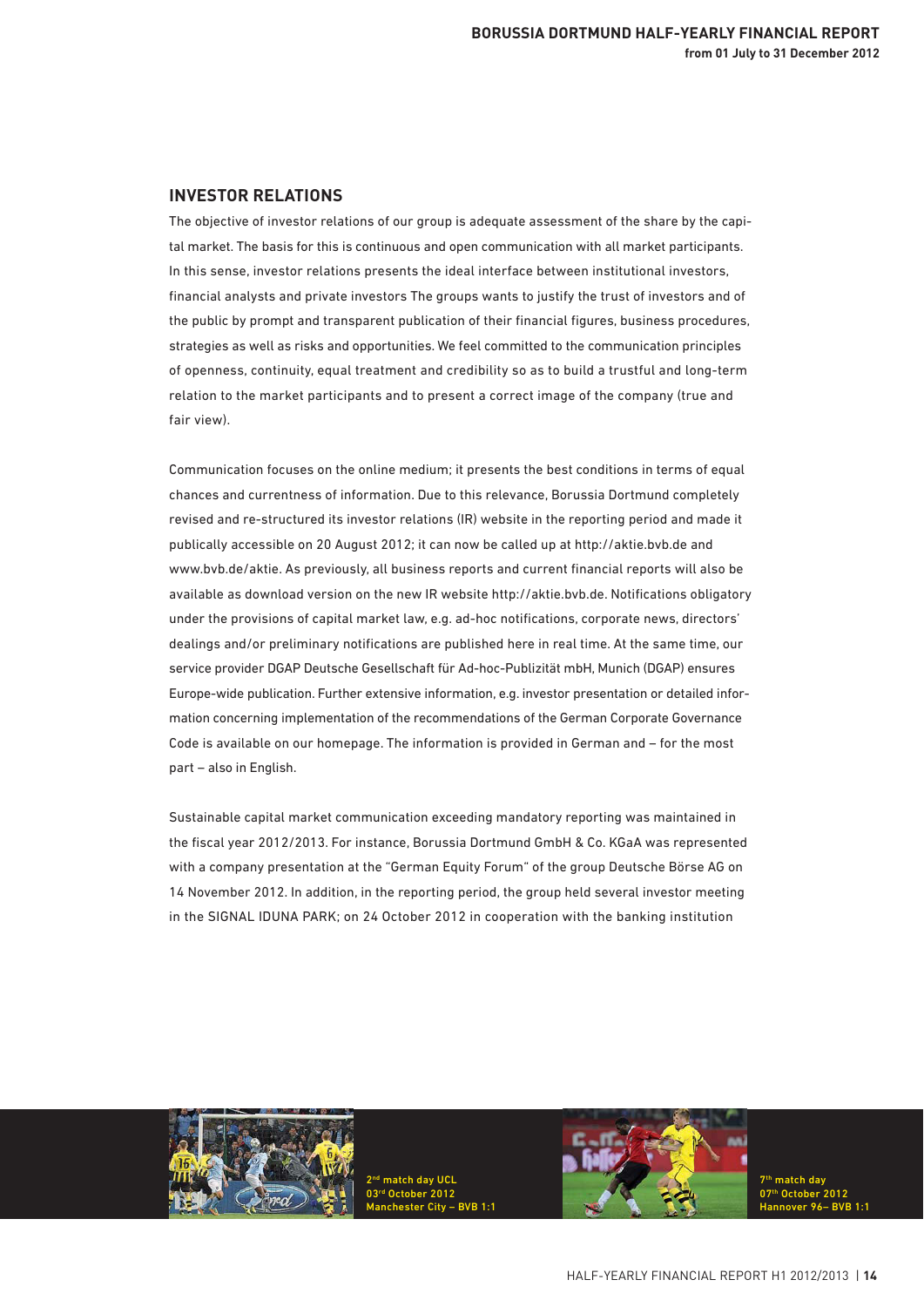Bankhaus Lampe KG, Düsseldorf, on 15 November 2012 in cooperation with the Niedersächsischen Aktienclub (NDAC, Share Club of Lower Saxony), Uelzen, and on 04 December in cooperation with Sky Deutschland AG, Munich, PUMA SE, Herzogenaurach, and Westend Brokers Research GmbH, Frankfurt/Main.

Ongoing and sustainable capital market assessment has always been our concern. Currently, our group enjoys a research coverage by Bankhaus Lampe KG, Düsseldorf, that in their latest research update of 20 June 2012 again recommended "Hold". Furthermore, in the reporting period first the Silvia Quandt Research GmbH, Frankfurt/Main, in their research update of 16 November 2012 and then – after a their name change of the Silvia Quandt Research GmbH to Westend Brokers Research GmbH, Frankfurt/Main –, in their research update of 12 December 2012 recommended "Buy".

Designated sponsor of our group in the reporting period was Close Brothers Seydler AG, Frankfurt/Main.

# **GOVERNANCE STATEMENT ACCORDING TO SECTION 289a HGB/GERMAN COMMERCIAL CODE**

Listed stock corporations are obliged according to section 289a HGB/German Commercial Code to issue a governance statement. This statement includes the compliance statement with the German Corporate Governance Code, explanation of relevant practices of corporate governance and representation of the methods of general management and supervisory board as well as of its committees. The declaration concerning corporate governance is not part of the management report, but is published on our website at http://aktie.bvb.de/.



8th match day 20 October 2012 BVB – FC Schalke 04 1:2

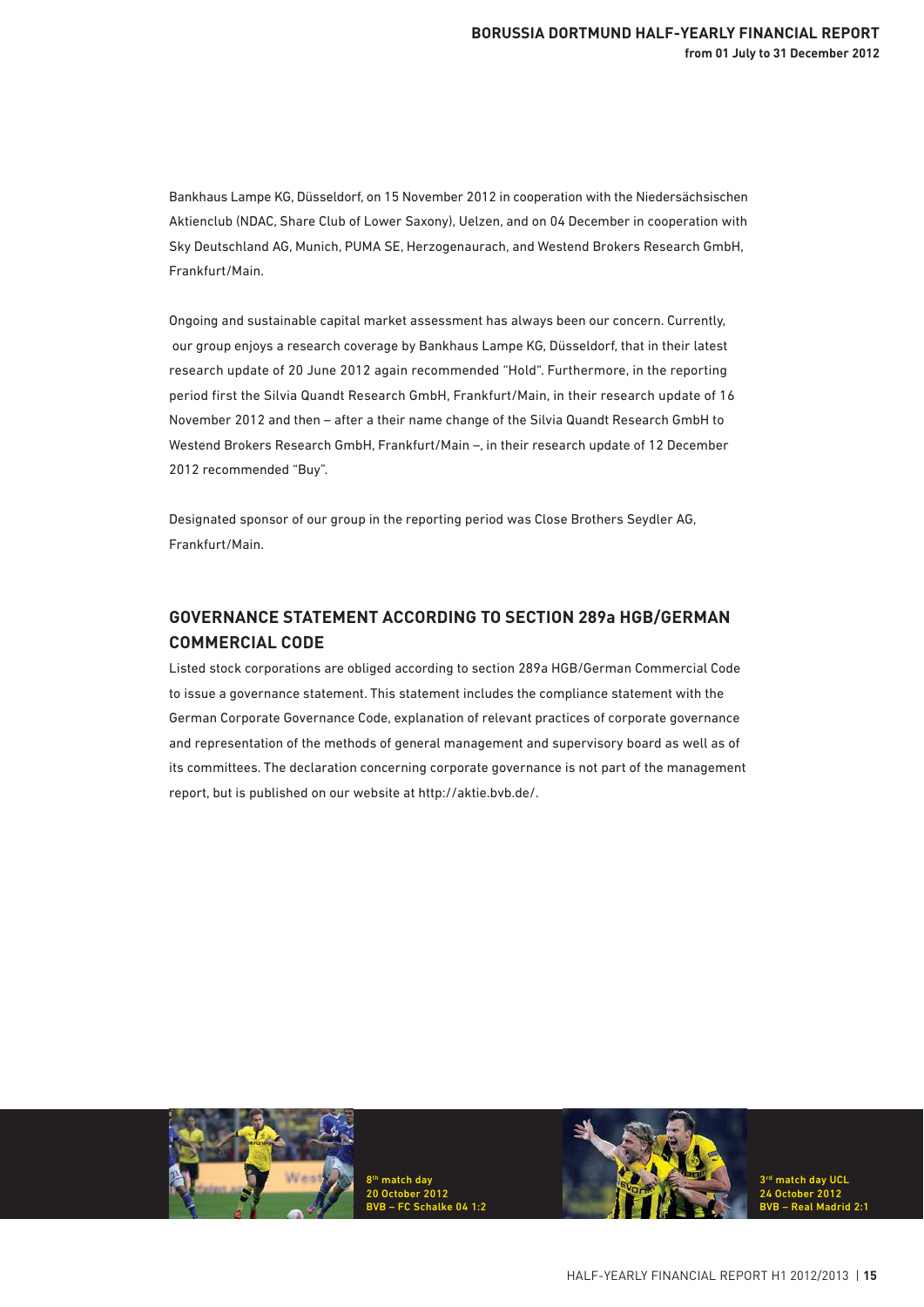# **SITUATION OF THE GROUP**

# **PROFIT SITUATION**

Borussia Dortmund continues to ride on a wave of success athletically as well as economically. While Jürgen Klopp's team was able to winter in both cup championships and also resides in the top Bundesliga group, the half-yearly result for the period of 01 July to 31 December 2012 was also convincing.

With an increase of the overall result by kEUR 23,851 to now kEUR 127,616, the result of the strong previous half year (kEUR 103,765) was even clearly increased.

The result of the operative business activity EBIT (kEUR 19,009) exceeded that of the previous year (kEUR 17,722) by kEUR 1,287; the group profit was kEUR 14,221, an increase of kEUR 1,414 compared to the period of the previous year.

# **PROFIT DEVELOPMENT**

After the increase of the profits in the first quarter of the fiscal year 2012/2013, Borussia Dortmund was able to continue the positive trend in the second quarter. In the first six months, Borussia Dortmund achieved a sales volume in the amount of kEUR 124,115 (previous year kEUR 101,372). The repeated increase by now 22.44 percent resulted from the positive development of all income positions.

Apart from an increase in TV marketing by kEUR 7,943 and the increase of advertising income by kEUR 6,521, the sales volumes from merchandising, catering and licenses again showed an increase in the amount of kEUR 6,092.

The successful participation in the group phase of the UEFA Champions League and the resulting income were the main factor for the increased TV sales volume.

The income from advertising increased mainly due to the new equipment agreement with PUMA SE, the acquisition and commitment of other champion partners and partners and the extension of the Rote Erde Club by nine boxes and the resulting increase of the hospitality sales volume.



9th match day 27 October 2012 FC Freiburg – BVB 0:2



DFB cup 2<sup>nd</sup> round 30 October 2012 VfR Aalen – BVB 1:4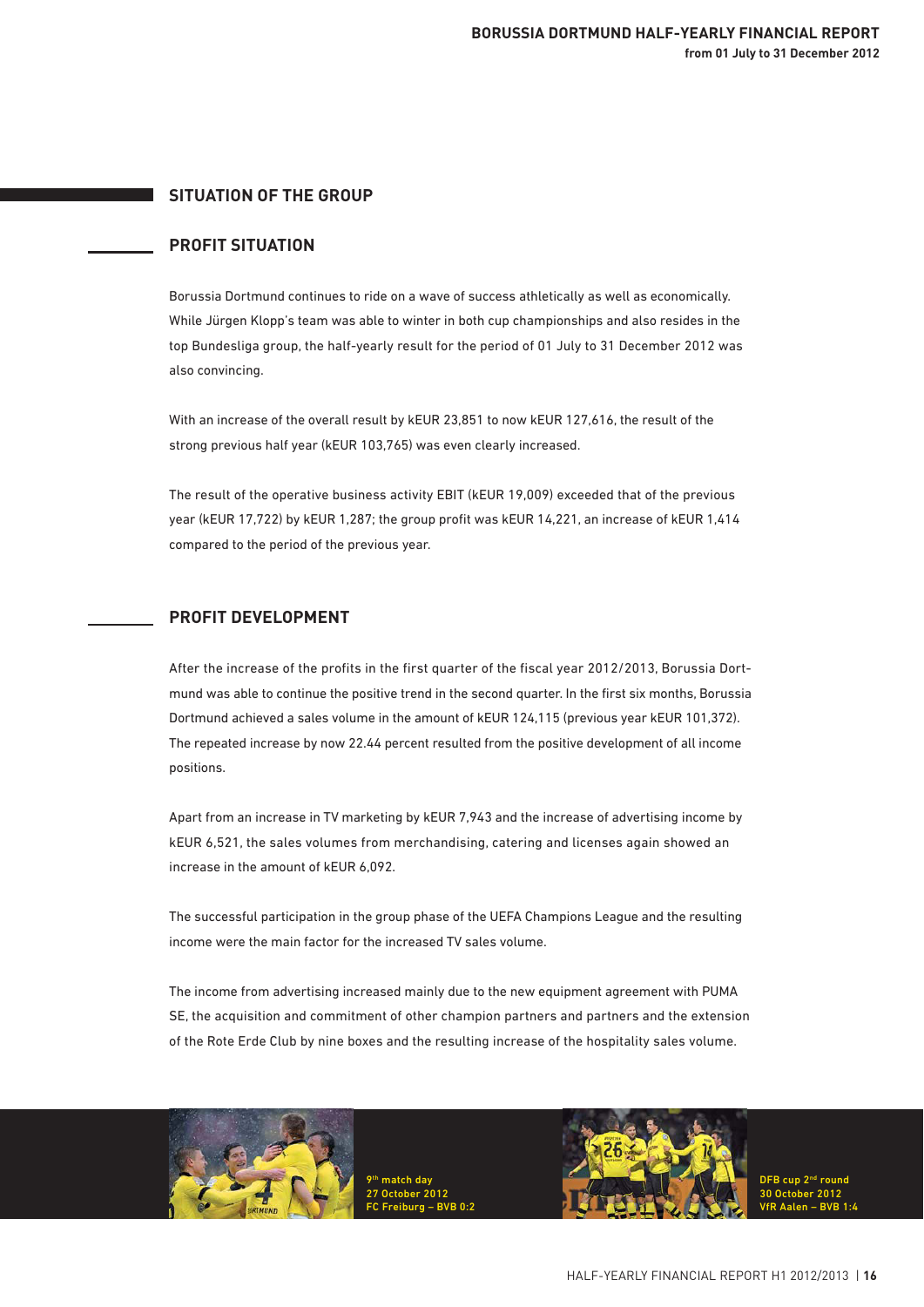The merchandising sales volume increased in the first half of the fiscal year 2012/2013 by kEUR 6,053 and now amounts at kEUR 17,823. The decisive factors were the start of the cooperation with the new equipment provider PUMA SE and on 01 July 2012 the corresponding new design and the changed style of the jerseys and of the general outfit. The optimization of the merchandising online shop at the beginning of 2012, provision of a variation of the online shop for mobile appliances and the launch of the largest fan shop in Centro Oberhausen also contributed to the continued increase.



#### **Sales revenues in kEUR**

Match operations

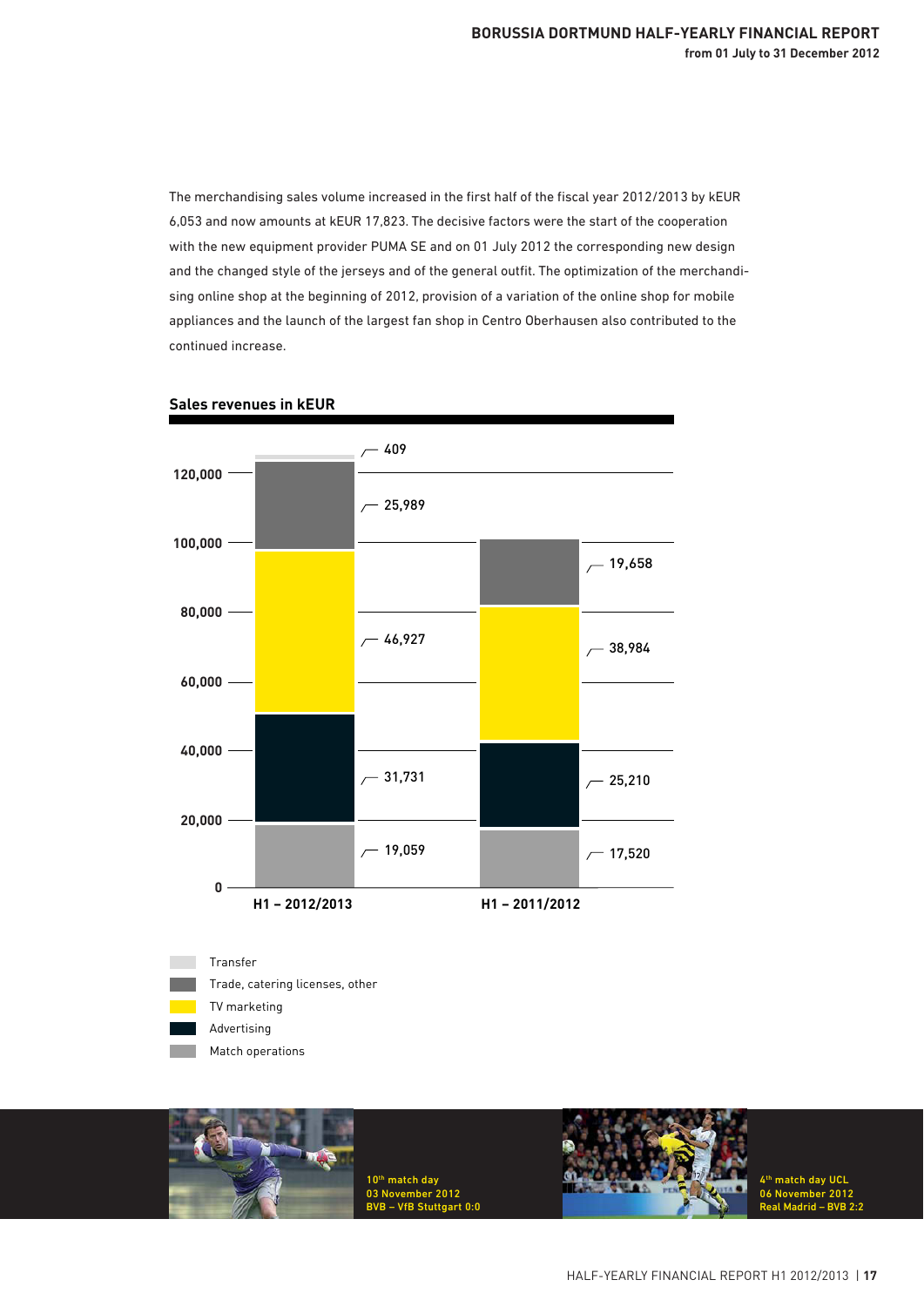# **DEVELOPMENT OF THE CORE OPERATIVE EXPENSES**

# **COST OF MATERIALS**

The cost of materials increased by kEUR 3,555 to kEUR 9,903. The reason is mainly due to the repeated increase in merchandising income and the corresponding material consumption.

# **STAFF COSTS**

In the first half year of the season 2012/2013, the costs for staff were kEUR 44,454, which means kEUR 10,489 above the level of the previous year. The largest increase was here license area, in particular due to the athletic success and the resulting payments of premiums.

# **DEPRECIATION**

Depreciation increased in the reporting period in comparison to the half year of the previous year by kEUR 1,861 to kEUR 11,390. The increase resulted from investments in the licensed team as well as in tangible fixed assets.

# **OTHER OPERATING EXPENSES**

In the first half year of the current fiscal year, the costs for other operative expenses were kEUR 42,860, which means they were by kEUR 6,659 higher than in the first half year 2011/2012. The increase was mainly caused by additional expenses of the match operations in the amount of kEUR 3,812 as well as by the advertising expenses that increased by kEUR 1,903. The maintenance and modernising work carried out in SIGNAL IDUNA PARK, activities to improve security around match operations as well as higher agency commissions due to the increased income from advertising and TV marketing are the key items here.

# **FINANCIAL RESULT**

In the first quarter, the financial result improved by kEUR 75 to kEUR -2,353.

# **TAX BALANCE**

The tax balance in the reporting period was kEUR -2,435 (previous year kEUR -2,487).

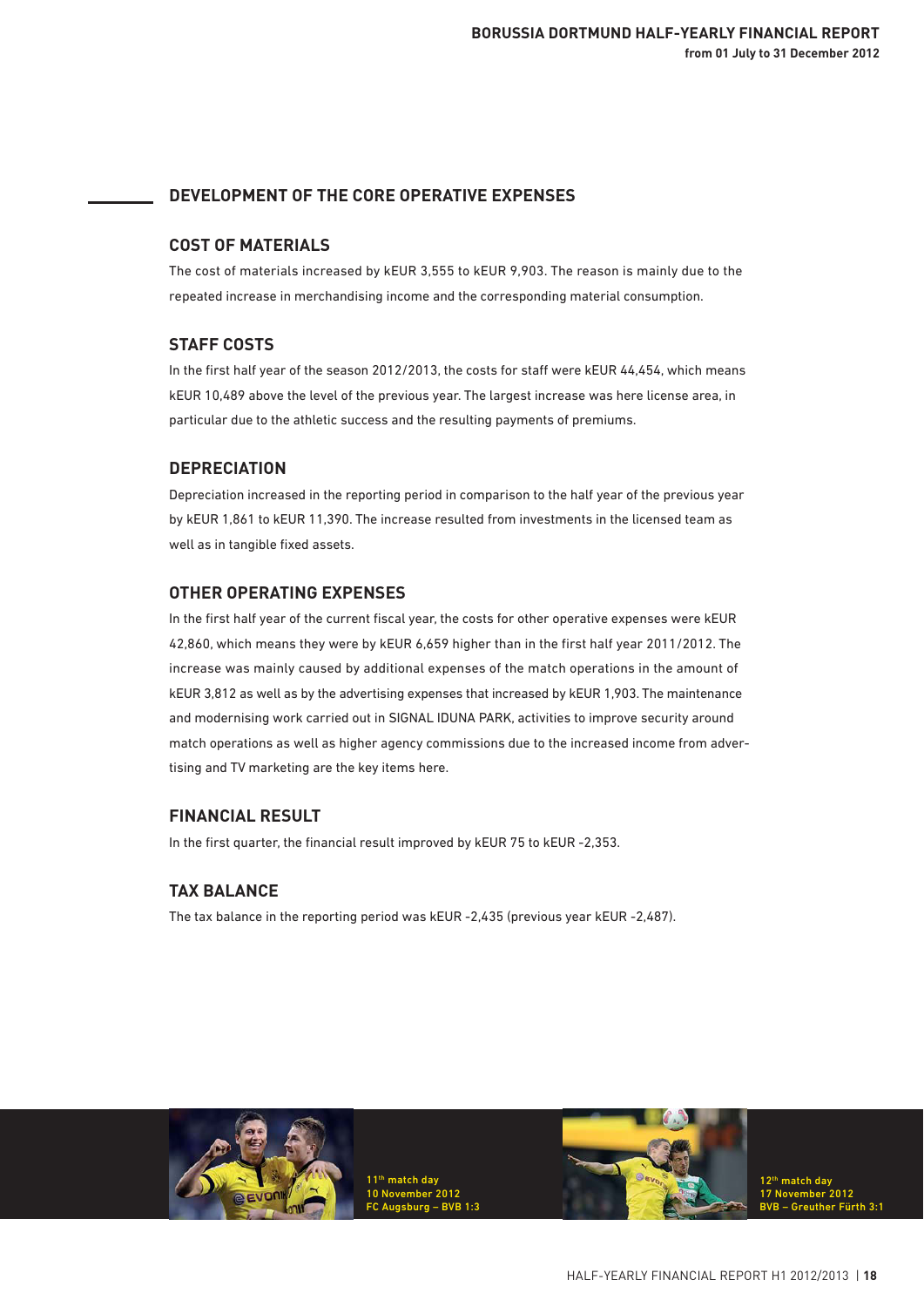# **ASSETS AND FINANCIAL POSITION**

The total assets of the group increased in the first half year of the fiscal year 2012/2013 by kEUR 24,067 to kEUR 272,773.

# **CAPITAL STRUCTURE ANALYSIS**

On 31 December 2012, the capital stock of the group was unchanged at kEUR 61,425. With consideration of the overall result of the group for the period from 01 July to 31 December 2012 as well as the first-time distribution of dividends in November 2012, the equity capital of the group was kEUR 103,322, which is equivalent of an commercial equity quota of 37.88 percent (30 June 2012: 37.58 percent).

On 31 December 2012, Borussia Dortmund evidenced debts in the amount of kEUR 169.451. On 30 June 2012, the debt was at kEUR 155,251.

The overall increase of debts by kEUR 14,200 can be derived as follows: Liabilities from deliveries and services increased on account of the reporting date by kEUR 6,220 to now kEUR 15,856, income tax liabilities were kEUR 5,389 which is equivalent to an increase in the amount of kEUR 1,563. Financial liabilities increased on the reporting date by kEUR 5,629, the liabilities from finance lease were reduced by kEUR 629.

Deferred income increased by kEUR 1,306 to now kEUR 49,272.

#### **INVESTMENT ANALYSIS**

In the first half year of the current fiscal year, Borussia Dortmund invested kEUR 22,538; kEUR 19,533 concerned investments in intangible assets. This amount was almost exclusively assigned to player assets.

Over the same period, kEUR 2,903 were invested in tangible fixed assets; these were mainly construction work in the SIGNAL IDUNA PARK.



5<sup>th</sup> match day UCL 21 November 2012 Ajax Amsterdam – BVB 1:4

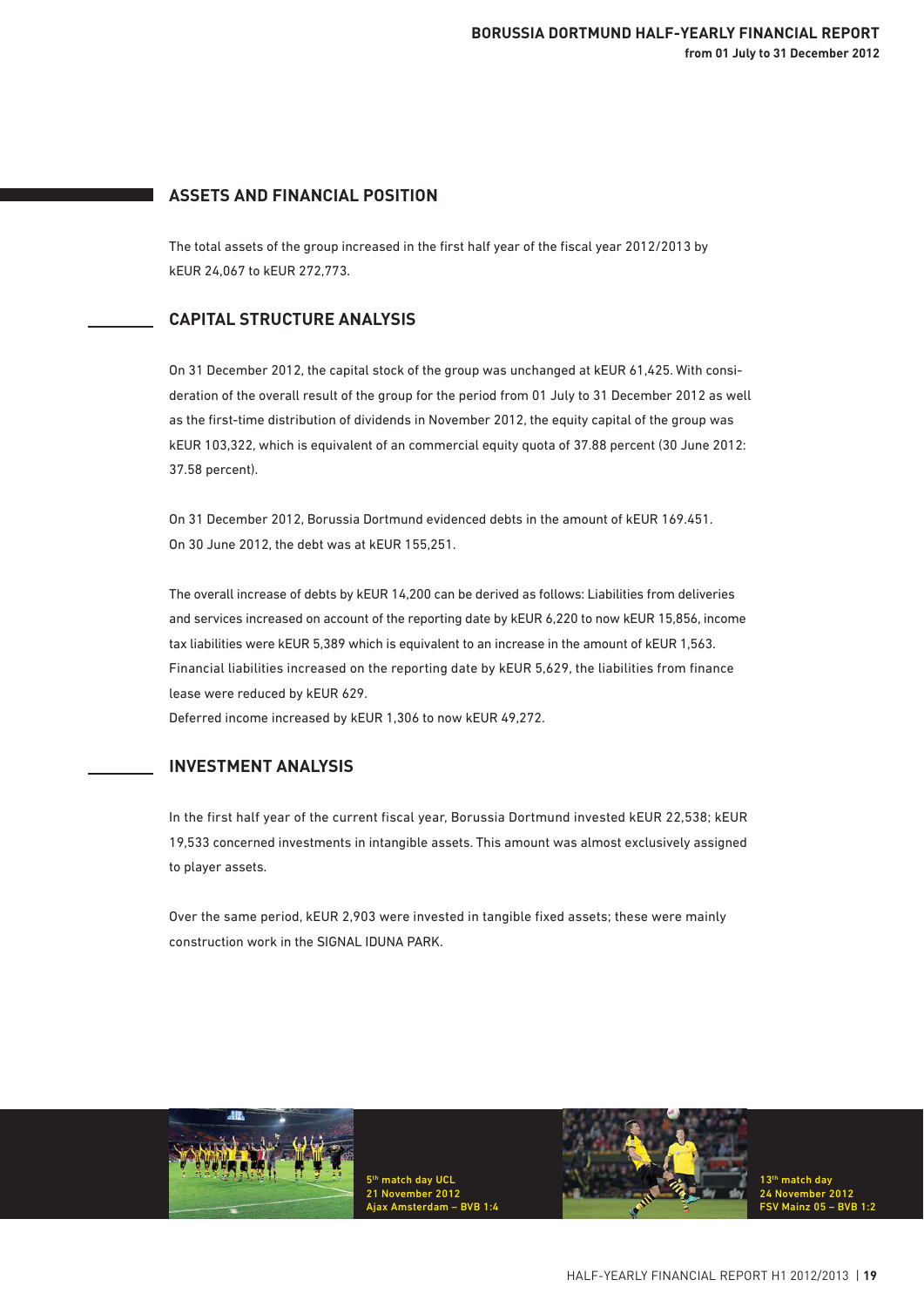# **LIQUIDITY ANALYSIS**

On 31 December 2012, Borussia Dortmund has kEUR 16,957 liquid funds; in addition, an agreed overdraft in the amount of kEUR 15,000 is available, which was not used on the reporting date. The development of liquidity is included in the cash flow statement.

# **OPPORTUNITIES AND RISKS**

In its corporate activities, Borussia Dortmund is always exposed to risks that may influence business processes negatively. It is the task of the risk management used in the company to recognize these risks, to assess and control them. This ensures the continuation of the company and, at the same time, indicates risky developments in time, so that the necessary countering measures can be taken to correct them. The general management supervises the risk management and reports regularly to the supervisory board.

We refer mainly to further descriptions of opportunities and risks in the business report for the past fiscal year 2011/2012. Risks that endanger the continuation of Borussia Dortmund do not exist.

# **PROGNOSIS REPORT**

# **EXPECTED DEVELOPMENT OF THE GROUP**

The sporting starting position with a position in the top group of the Bundesliga, qualification for the DFB cup quarterfinals and in particular, survival of the group phase in the UEFA Champions League may cause further growth effects in all income areas for the overall fiscal year.

In spite of the new conditions, Borussia Dortmund holds to the principle of designing its athletic road with a stable and solid equity basis and by avoiding incalculable financial risks.



14th match day 27 November 2012 BVB – Fortuna Düsseldorf 1:1



15th match day 01 December 2012 Bayern München – BVB 1:1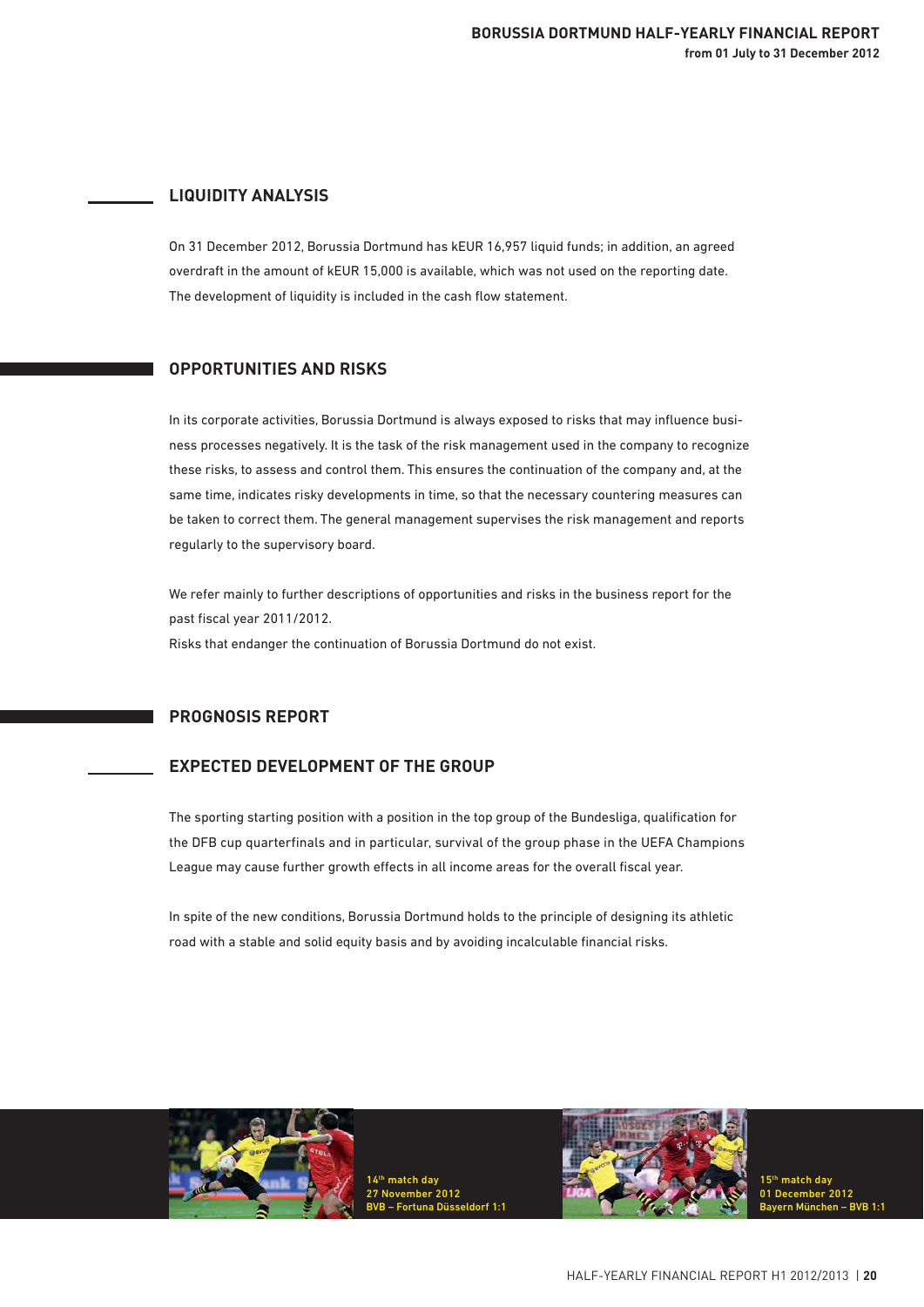# **EXPECTED ECONOMIC FRAMEWORK CONDITIONS**

Awarding of medial exploitation rights by DFL Deutsche Fussball Liga GmbH will present the clubs of the Bundesliga with record income from national TV revenues in the future. In the four seasons 2013/2014 to 2016/2017 around 2.5 billion Euro from national marketing are expected. This is 628 million Euro as an average income per season, a record figure in the 50-year history of the Bundesliga.

#### **OVERALL STATEMENT CONCERNING EXPECTED DEVELOPMENT**

The effects of the successes of the previous seasons and the impressive appearance on the European stage in the current fiscal year brought the group into a good starting position for the current season.

With sustainable investments in the infrastructure and reasonable investments in the licensed team, Borussia Dortmund is standing on a solid foundation for the future.

#### **SUPPLEMENTARY REPORT**

The winter break was on the one hand used to prepare physically for the return round in La Manga in Spain and on the other hand to use the transfer period (01 January to 31 January 2013) extensively for personnel changes in the team. Apart from Ivan Perisic who switched to VfL Wolfsburg, Chris Löwe left the team and went to 1. FC Kaiserslautern. As a junior prospect, Marian Sarr came from Bayer 04 Leverkusen to join Borussia Dortmund's Under-19 team. However, the greatest surprise was the announcement by managing director Hans-Joachim Watzke and sports manager Michael Zorc that the former junior player and key player of the champion team 2011, Nuri Sahin, returns from the Spanish record champion Real Madrid to join his home team again. First borrowed for the coming 18 months, Sahin is to add to the team in the return round with his skill and his talented play.



atch day U 04 December 2012 BVB – Manchester City 1:0



16th match day 08 December 2012 BVB – VfL Wolfsburg 2:3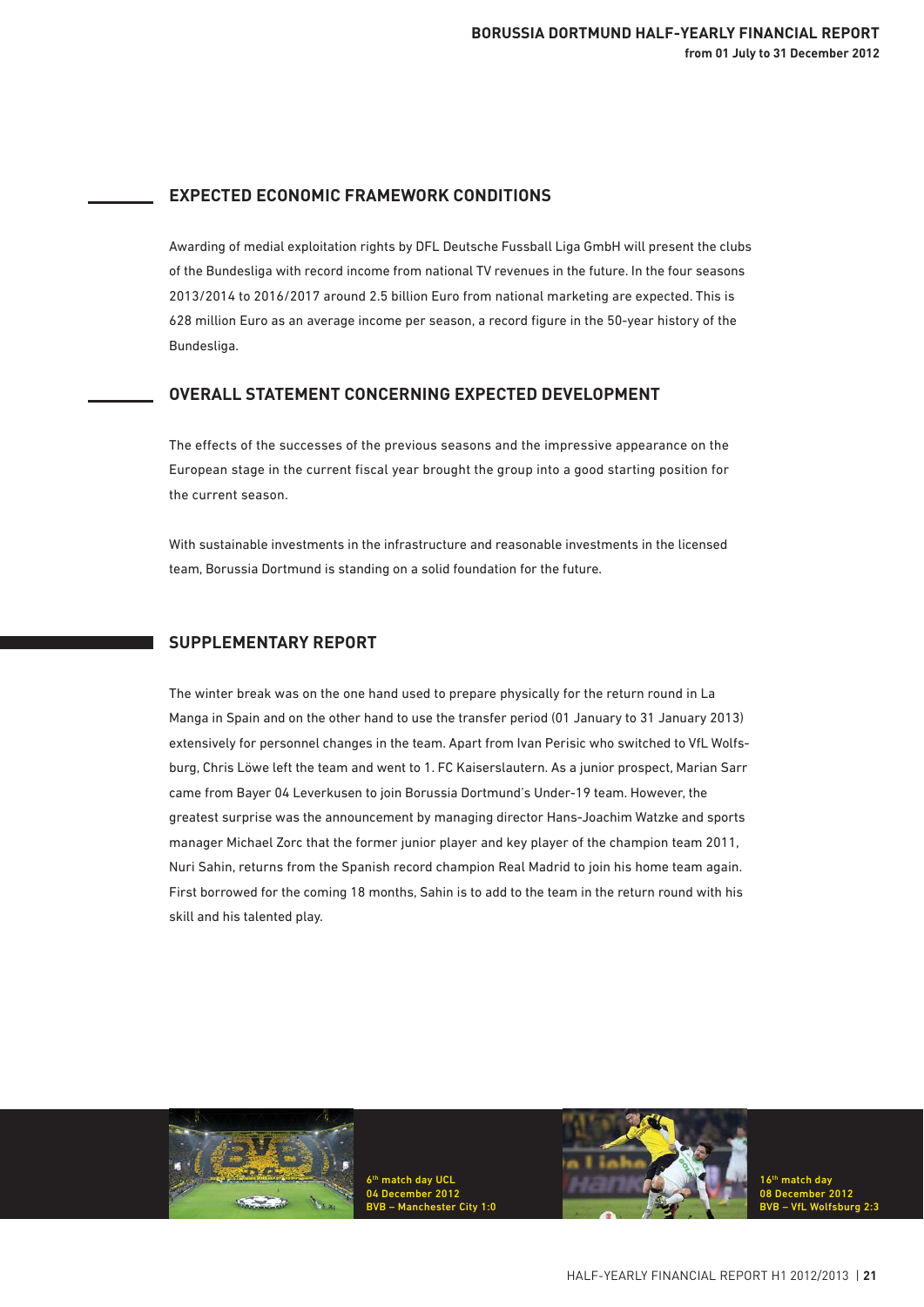Apart from personnel leaving and coming, Borussia Dortmund strengthened its team also by consistency. Preliminary agreements on contract renewals could be achieved with four key players of the past and of the current season. The Serbian national player Neven Subotic extended his contract that was originally to expire in 2014 to 2016. Centre fielder Sven Bender and defensive player Marcel Schmelzer will remain faithful to Borussia Dortmund until 2017. Kevin Großkreutz will also remain faithful to his Borussia for two more years; he extended his contract to 30 June 2016.

The start of the return season was satisfactory for Borussia Dortmund; Werder Bremen was defeated in their Weser Stadium with 5:0. The first home match of the season took place on 25 January 2013 in the sold-out SIGNAL IDUNA PARK; Borussia Dortmund defeated 1. FC Nurnberg with 3:0. On the 20th match day, Borussia Dortmund was paired with the second-ranking Bayer 04 Leverkusen. With a final score of 3:2, the team overtook Bayer and moved into second place in the table.

In the following home match against Hamburger SV, Borussia Dortmund was defeated 1:4; this was followed by 2:2 in the quarter finals first round of the UEFA Champions League against Shakhtar Donetsk in their stadium.

The newly established foundation of Borussia Dortmund "leuchte auf" (shine a light) is becoming more and more established in Dortmund. The academy for children and young people was opened at Borsigplatz, the birthplace of Borussia Dortmund on 31 January 2013. The academy is intended to enable young people from Dortmund to improve their opportunities for training and professional life together, regardless of their nationality.

# **DISCLAIMER**

The management report contains statements that refer to the future. They are based on current assessments and, as a matter of course, are subject to risks and uncertainties. Actual events may deviate from formulated statements.



17<sup>th</sup> match day 16 December 2012 TSG Hoffenheim – BVB 1:3 DFB cup 3rd roun 19 December 2012

BVB – Hannover 96 5:1

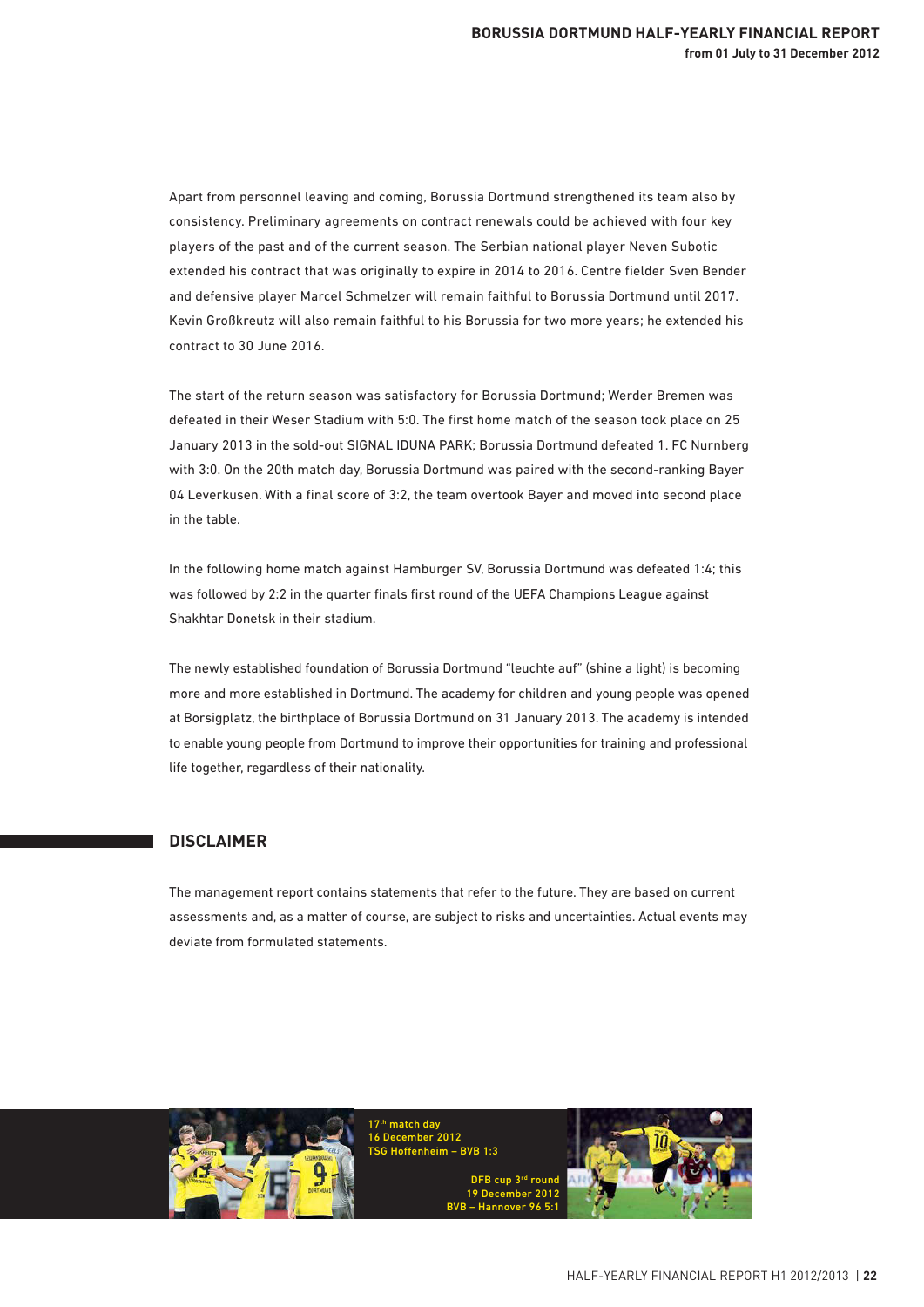# **CONDENSED INTERIM CONSOLIDATED ACCOUNTS**

#### **CONSOLIDATED BALANCE SHEET of Borussia Dortmund GmbH & Co. KGaA [partnership limited by shares]**

| in kEUR                                                  | 31 Dec 2012 | 30 Jun 2012 |
|----------------------------------------------------------|-------------|-------------|
| <b>ASSETS</b>                                            |             |             |
|                                                          |             |             |
| Long-term assets                                         |             |             |
| Intangible assets                                        | 38,456      | 25,749      |
| Tangible assets                                          | 180,120     | 182,602     |
| Financial assets balanced according to the equity method | 279         | 313         |
| Financial assets                                         | 125         | 38          |
| Deferred tax claims                                      | 1,669       | 1,669       |
| Accrued items                                            | 360         | 33          |
|                                                          | 221,009     | 210,404     |
| Short-term assets                                        |             |             |
| Stocks                                                   | 7,345       | 5,808       |
| Trade debtors without and other debtors                  | 17,808      | 24,534      |
| Liquid funds and liquid funds equivalents                | 16,957      | 5,271       |
| Accrued items                                            | 9,654       | 2,689       |
|                                                          | 51,764      | 38,302      |
|                                                          | 272,773     | 248,706     |

#### **LIABILITIES**

| <b>Equity</b>                                    |         |         |
|--------------------------------------------------|---------|---------|
| Issued capital                                   | 61,425  | 61,425  |
| Reserves                                         | 41,716  | 31,805  |
| Own shares                                       | $-120$  | $-122$  |
| Capital entitled to owners of the parent company | 103,021 | 93,108  |
| Minority shares                                  | 301     | 347     |
|                                                  | 103,322 | 93,455  |
| Long-term liabilities                            |         |         |
| <b>Financial liabilities</b>                     | 42,501  | 41,268  |
| Liabilities from finance lease                   | 20,498  | 21,149  |
| Trade creditors                                  | 81      | 0       |
| Other financial liabilities                      | 2,926   | 2,141   |
| Deferred income                                  | 26,796  | 28,747  |
|                                                  | 92,802  | 93,305  |
| <b>Short-term liabilities</b>                    |         |         |
| <b>Financial liabilities</b>                     | 10,370  | 5,974   |
| Liabilities from finance lease                   | 1,305   | 1,283   |
| Trade creditors                                  | 15,775  | 9,636   |
| Other financial liabilities                      | 21,334  | 22,008  |
| Income tax liabilities                           | 5,389   | 3,826   |
| Deferred income                                  | 22,476  | 19,219  |
|                                                  | 76,649  | 61,946  |
|                                                  | 272,773 | 248,706 |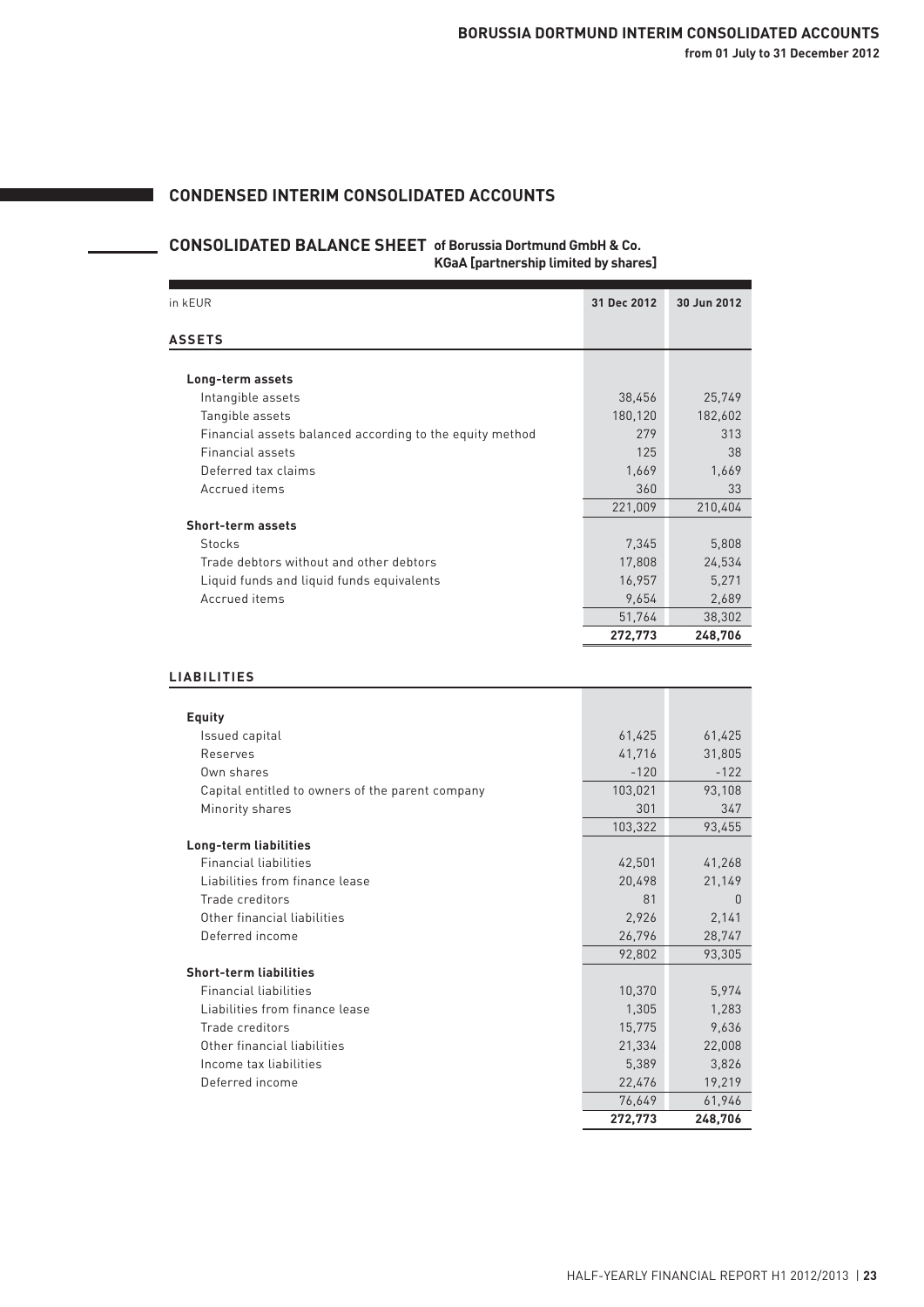# **CONSOLIDATED STATEMENT OF COMPREHENSIVE INCOME of Borussia Dortmund GmbH & Co. KGaA [partnership limited by shares]**

| In kEUR                                                          | H1<br>2012/2013 | H1<br>2011/2012 | Q2<br>2012/2013 | Q2<br>2011/2012 |  |
|------------------------------------------------------------------|-----------------|-----------------|-----------------|-----------------|--|
| Sales revenues                                                   | 124,115         | 101,372         | 72,162          | 58,262          |  |
| Other operating income                                           | 3,501           | 2,393           | 2,774           | 1,567           |  |
| Cost of materials                                                | $-9.903$        | $-6,348$        | $-5,362$        | $-3,728$        |  |
| Staff costs                                                      | $-44,454$       | $-33.965$       | $-26,277$       | $-19,527$       |  |
| Depreciation                                                     | $-11.390$       | $-9.529$        | $-5,733$        | $-4,785$        |  |
| Other operating expenses                                         | $-42,860$       | $-36,201$       | $-22,712$       | $-20,538$       |  |
| Result of operative business activity                            | 19,009          | 17,722          | 14,852          | 11,251          |  |
| Financial income                                                 | 42              | 97              | 19              | 32              |  |
| Financial expenses                                               | $-2,395$        | $-2,525$        | $-1,237$        | $-1,242$        |  |
| <b>Financial result</b>                                          | $-2,353$        | $-2,428$        | $-1,218$        | $-1,210$        |  |
| <b>Result before income taxes</b>                                | 16,656          | 15,294          | 13,634          | 10,041          |  |
| Income taxes                                                     | $-2,435$        | $-2,487$        | $-1,973$        | $-1,387$        |  |
| Annual surplus of the group                                      | 14,221          | 12,807          | 11,661          | 8,654           |  |
| Other comprehensive income                                       |                 |                 |                 |                 |  |
| Items that can subsequently re-allocated into<br>profit or loss: |                 |                 |                 |                 |  |
| Hedging of future cash flows                                     | $-546$          | $-924$          | $-304$          | 17              |  |
| Other comprehensive income of the period after taxes             | $-546$          | $-924$          | $-304$          | 17              |  |
| Overall result of the group                                      | 13,675          | 11,883          | 11,357          | 8,671           |  |
| To be added from the annual surplus of the group:                |                 |                 |                 |                 |  |
| - To investors of the parent company:                            | 14.138          | 12,734          | 11,598          | 8.600           |  |
| - To minority shareholders:                                      | 83              | 73              | 63              | 54              |  |
| To be added from the overall result of the group:                |                 |                 |                 |                 |  |
| - To investors of the parent company:                            | 13,594          | 11,811          | 11,295          | 8.617           |  |
| - To minority shareholders:                                      | 81              | 72              | 62              | 54              |  |
| Result per share (undiluted/diluted)                             | 0.23            | 0.21            | 0.19            | 0.14            |  |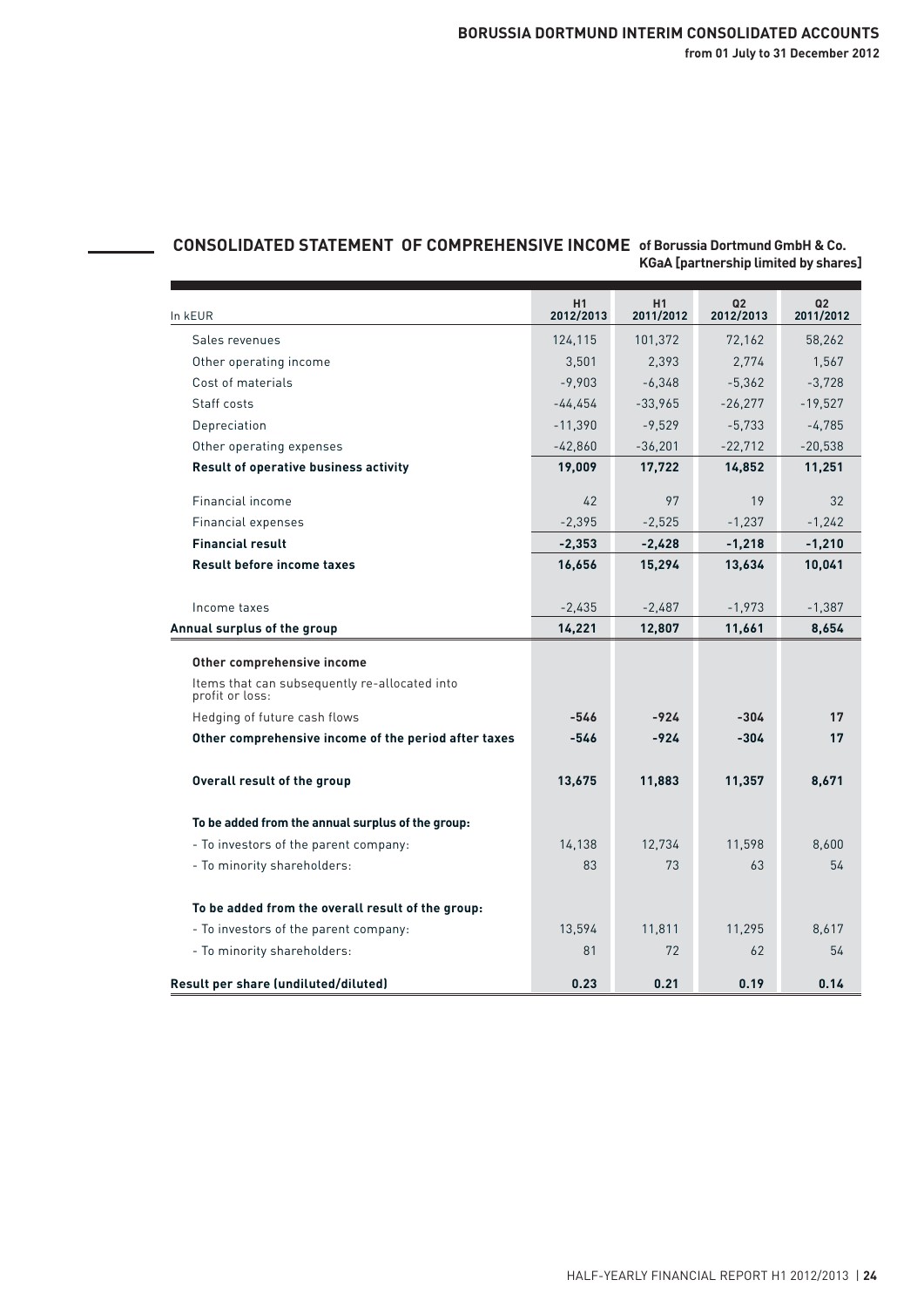# **CASH FLOW STATEMENT of Borussia Dortmund GmbH & Co.**

**KGaA [partnership limited by shares]**

| in kEUR                                                                                        | H1<br>2012/2013 | H1<br>2011/2012 |
|------------------------------------------------------------------------------------------------|-----------------|-----------------|
| <b>Result before income taxes</b>                                                              | $+16,656$       | $+15,294$       |
| Depreciation on long-term assets                                                               | $+11,390$       | $+9,529$        |
| Result from divestiture of objects of the fixed assets                                         | $+8$            | $+3$            |
| Other non-cash income                                                                          | $-1,999$        | $-1,979$        |
| Interest income                                                                                | $-42$           | $-97$           |
| Interest expenses                                                                              | $+2,395$        | $+2,525$        |
| Changes of the other assets that are not allocated to<br>investment or financing activity      | $-19,252$       | $-10,119$       |
| Changes of the other liabilities that are not allocated to<br>investment or financing activity | +9,466          | $+2,260$        |
| Interest received                                                                              | $+42$           | $+97$           |
| Interest paid                                                                                  | $-2,395$        | $-2,667$        |
| Income tax paid                                                                                | $-586$          | $-2,395$        |
| Cash flow from operative activity                                                              | $+15,683$       | $+12.451$       |
|                                                                                                | $-19,533$       | $-10,180$       |
| Payment for intangible assets<br>Deposits from divestitures of intangible assets               | $+17,338$       | $+10,158$       |
|                                                                                                |                 |                 |
| Payments for fixed assets                                                                      | $-2,903$        | $-3,599$        |
| Deposits from financial assets                                                                 | $+48$           | $+98$           |
| Payment for financial assets                                                                   | $-102$          | $-21$           |
| Cash flow from investment activity                                                             | $-5,152$        | $-3,544$        |
| Deposits from sale of won shares                                                               | $+3$            | $+3$            |
| Distribution to minority shareholders                                                          | $-127$          | $-96$           |
| Deposits from assumption of financial liabilities                                              | $+8,550$        | $+0$            |
| Payments for redemption of financial liabilities                                               | $-2,958$        | $-7,846$        |
| Payment of dividends                                                                           | $-3,684$        | $+0$            |
| Payment for redemption of finance lease liabilities                                            | $-629$          | $-516$          |
| Cash flow from financing activity                                                              | $+1,155$        | -8,455          |
|                                                                                                |                 |                 |
| Cash-effective change of the funds for financial purposes                                      | $+11,686$       | $+452$          |
| Funds for financial purposes at the beginning of the term                                      | $+5,271$        | $-1,159$        |
| Funds for financial purposes at the end of the term                                            | $+16,957$       | $-707$          |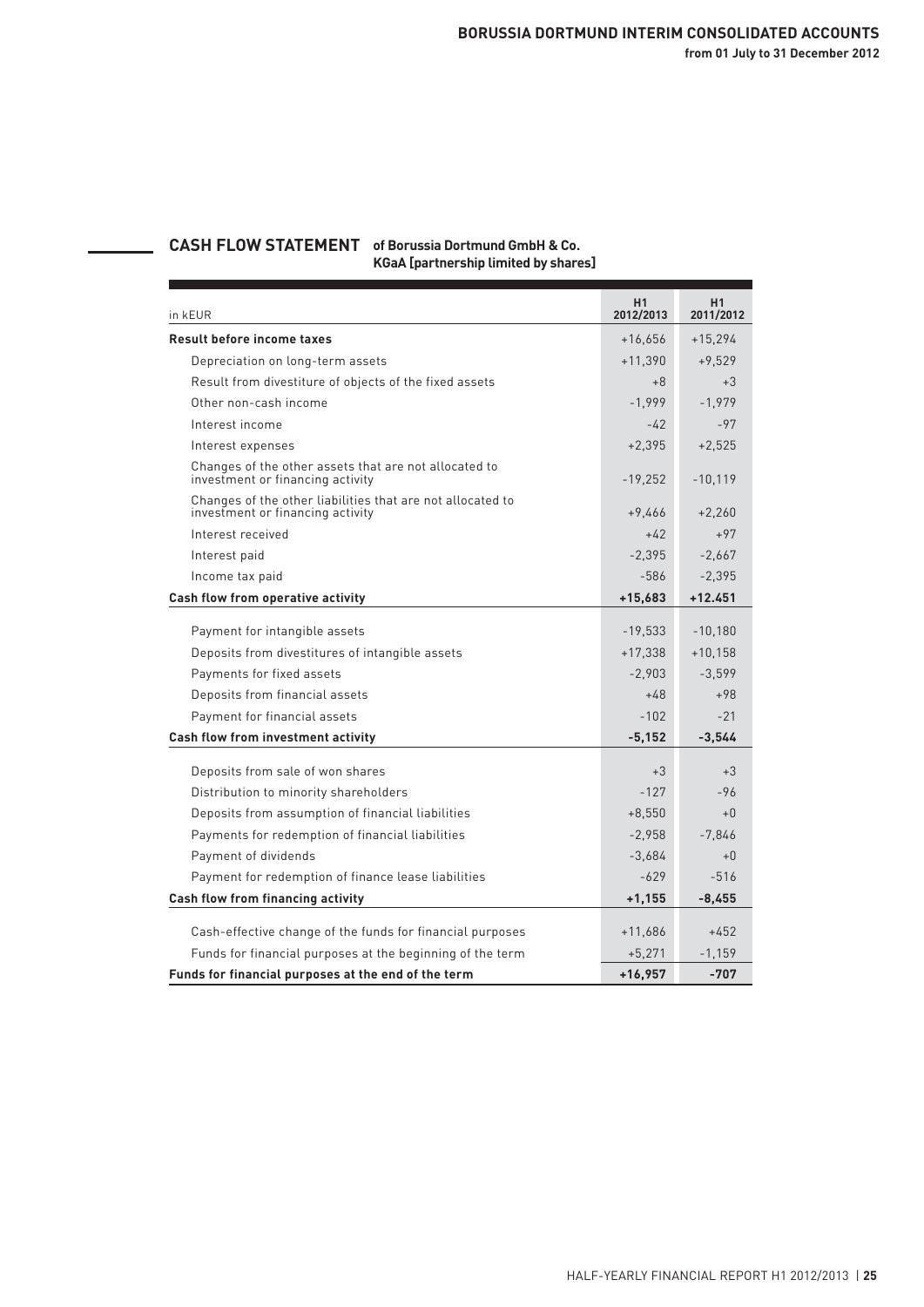#### **CHANGE IN GROUP EQUITY of Borussia Dortmund GmbH & Co. KGaA [partnership limited by shares]**

|                                                               |                                | <b>Reserves</b>                        |                                      |                                  |                               |                                                             |                           |                            |
|---------------------------------------------------------------|--------------------------------|----------------------------------------|--------------------------------------|----------------------------------|-------------------------------|-------------------------------------------------------------|---------------------------|----------------------------|
| In kEUR                                                       | <b>Issued</b><br>capital       | Capital<br><b>Reserves</b>             | <b>Other</b><br>retained<br>earnings | <b>Cash flow</b><br>hedge        | 0wn<br>shares                 | Equity<br>entitled to<br>owners of<br>the parent<br>company | <b>Minority</b><br>shares | Group<br>equity<br>capital |
|                                                               | 61,425                         | 33,788                                 | $-28,017$                            | 231                              | $-127$                        | 67,300                                                      | 326                       | 67,626                     |
| 1 July 2011                                                   |                                |                                        |                                      |                                  |                               |                                                             |                           |                            |
| Distribution to partners                                      | $\Omega$                       | $\Omega$                               | $\Omega$                             | $\Omega$                         | $\Omega$                      | $\Omega$                                                    | $-96$                     | $-96$                      |
| Sale of own shares                                            | $\Omega$                       | $\overline{2}$                         | $\Omega$                             | $\Omega$                         | $\overline{2}$                | 4                                                           | $\cap$                    | $\overline{4}$             |
| Transactions with partners                                    | $\Omega$                       | $\overline{2}$                         | $\theta$                             | $\Omega$                         | $\overline{2}$                | 4                                                           | $-96$                     | $-92$                      |
| Annual surplus of the group                                   | $\Omega$                       | $\Omega$                               | 12,734                               | $\Omega$                         | $\Omega$                      | 12,734                                                      | 73                        | 12,807                     |
| Other comprehensive<br>income of the period<br>after taxes    | $\Omega$                       | $\Omega$                               | $\Omega$                             | $-924$                           | $\overline{0}$                | $-924$                                                      | $-1$                      | $-925$                     |
| Overall result of the group                                   | $\Omega$                       | $\Omega$                               | 12.734                               | $-924$                           | $\Omega$                      | 11.810                                                      | 72                        | 11,882                     |
| 31 December 2011                                              | $+61,425$                      | $+33,790$                              | $-15,283$                            | $-693$                           | $-125$                        | $+79,114$                                                   | $+302$                    | $+79,416$                  |
| 1 July 2012<br>Distribution to partners<br>Sale of own shares | 61,425<br>$\Omega$<br>$\Omega$ | 33,792<br>$\mathbf{0}$<br>$\mathbf{1}$ | $-606$<br>$-3,684$<br>$\Omega$       | $-1,381$<br>$\theta$<br>$\Omega$ | $-122$<br>0<br>$\overline{2}$ | 93,108<br>$-3.684$<br>3                                     | 347<br>$-127$<br>$\Omega$ | 93,455<br>$-3.811$<br>3    |
| Transactions with partners                                    | $\Omega$                       | $\mathbf{1}$                           | $-3,684$                             | $\Omega$                         | 2                             | $-3,681$                                                    | $-127$                    | $-3,808$                   |
| Annual surplus of the group                                   | $\Omega$                       | $\Omega$                               | 14,138                               | $\Omega$                         | $\Omega$                      | 14,138                                                      | 83                        | 14,221                     |
| Other comprehensive<br>income of the period<br>after taxes    | $\Omega$                       | $\mathbf 0$                            | $\mathbf{0}$                         | $-544$                           | $\Omega$                      | $-544$                                                      | $-2$                      | $-546$                     |
| Overall result of the group                                   | $\Omega$                       | $\mathbf{0}$                           | 14,138                               | $-544$                           | 0                             | 13,594                                                      | 81                        | 13,675                     |
| 31 December 2012                                              | $+61,425$                      | $+33,793$                              | $+9,848$                             | $-1,925$                         | $-120$                        | $+103,021$                                                  | $+301$                    | $+103,322$                 |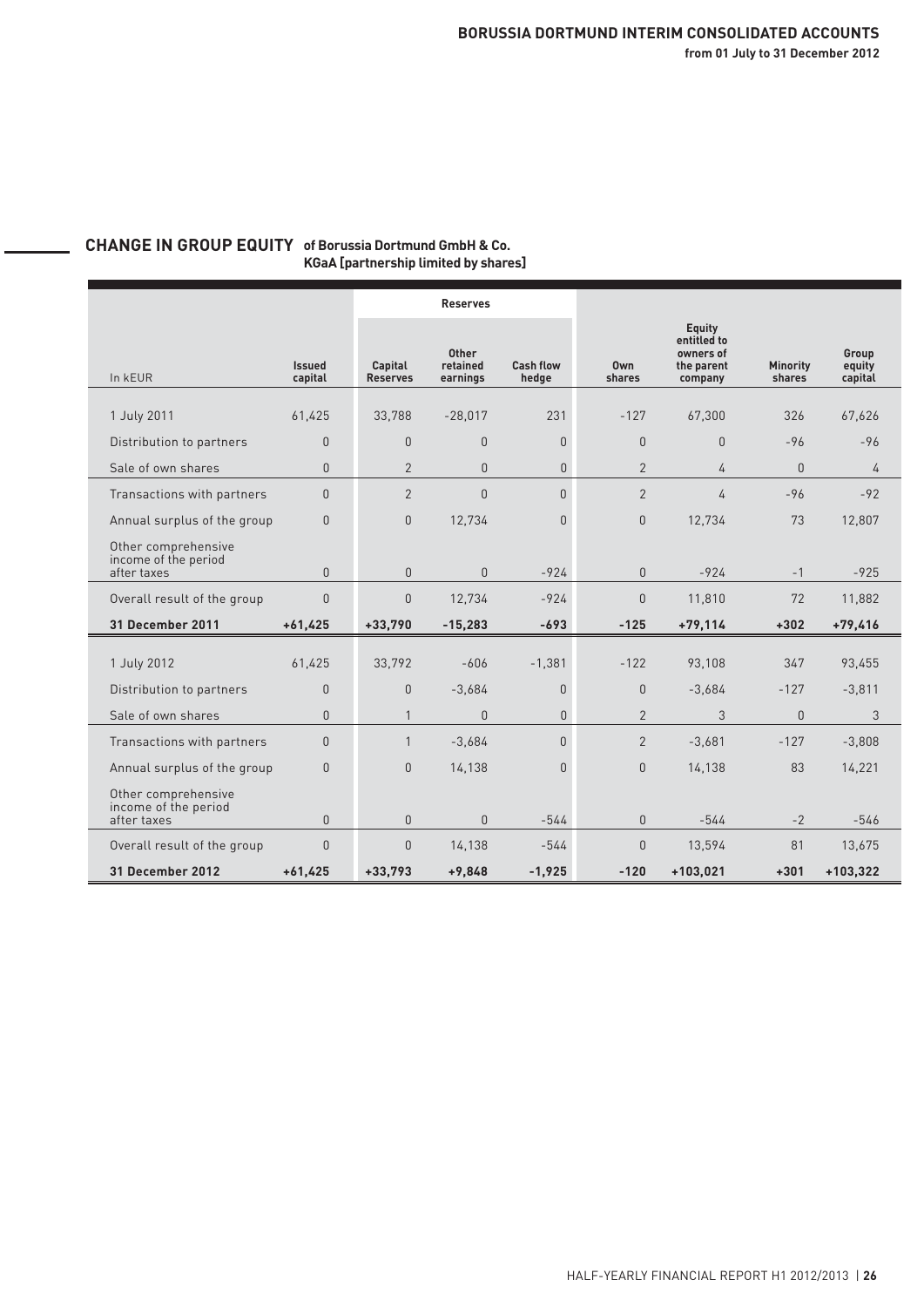**EXPLANATORY NOTES for the first half year of the fiscal year 2012/2013 of Borussia Dortmund GmbH & Co. KGaA [partnership limited by shares]**

#### **GENERAL INFORMATION**

Borussia Dortmund GmbH & Co. KGaA (hereinafter Borussia Dortmund or Group) has its domicile in Dortmund, Rheinlanddamm 207-209. These condensed interim consolidated accounts of Borussia Dortmund GmbH & Co. KGaA for the period of 01 July to 31 December 2012 comprises the parent company and the subsidiaries as well as investment in an associated company.

# **ACCOUNTING AND EVALUATION METHODS**

The condensed interim consolidated accounts dated 31 December 2012 were compiled in compliance with the International Financial Reporting Standards (IFRS) for interim reporting as they are to be applied in the European Union (IAS 34). The accounting and assessment methods used in the preparation of these interim consolidated accounts are the same as those used in the most recent consolidated accounts dated 30 June 2012. Further information concerning the applied accounting and assessment methods are included in the explanatory notes to the consolidated financial report dated 30 June 2012. All interpretations of the International Reporting Interpretation Committee (IFRIC) binding on 31 December 2012 are applied.

In this fiscal year the change concerning IAS 1 "Representation of the financial statement" was applied for the first time; representation of the item "Other comprehensive income" was adjusted accordingly.

# **CONSOLIDATION CIRCLE**

No changes were made with regard to the consolidation circle in comparison to the consolidated accounts dated 30 June 2012.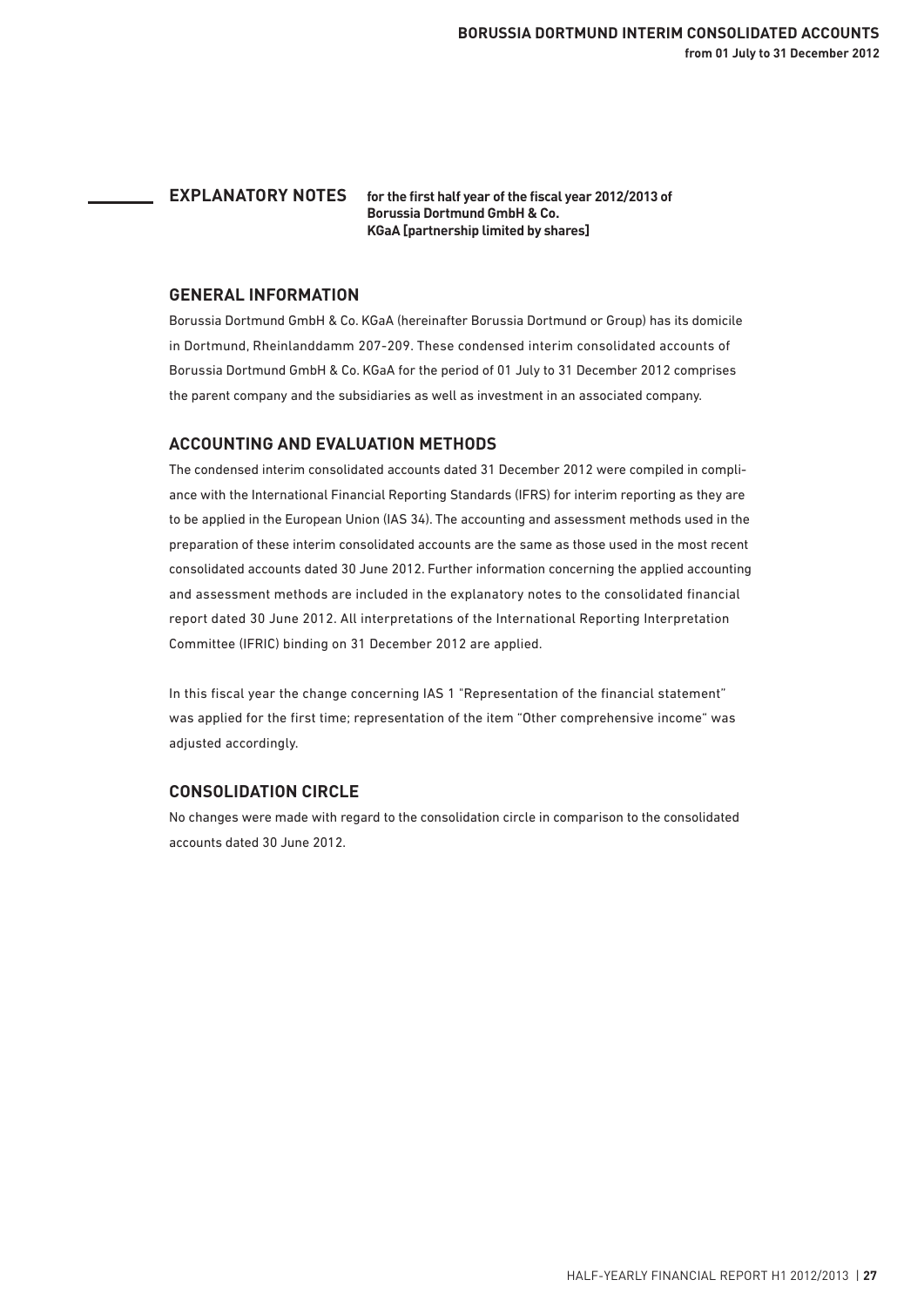# **EQUITY CAPITAL**

For development of equity capital, we refer to the change of group equity. The issued capital on 31 December 2012 is unchanged kEUR 61,425 and it is divided in the same number of registered shares with a calculative share of the capital stock in the amount of EUR 1.00 per share. Reserves are kEUR 41,716.

# **SEGMENT REPORTING**

Borussia Dortmund has two segments to be reported that account for the major part of the overall group. One segment is Borussia Dortmund GmbH & Co. KGaA which is concerned with operating football including professional football and utilization of the connected income potentials such as transfer income, catering, TV marketing, advertising, and match operations. The second segment concerns the separate merchandising business which is executed by the legally independent BVB Merchandising GmbH. Internal reporting is done on the basis of German Commercial Law (HGB).

|                                        | <b>KGaA</b><br>H1<br>H1 |           | <b>BVB Merchandising GmbH</b><br>H1<br>Η1 |           | <b>Total</b><br>H1<br>H1 |           |
|----------------------------------------|-------------------------|-----------|-------------------------------------------|-----------|--------------------------|-----------|
| in kEUR                                | 2012/2013               | 2011/2012 | 2012/2013                                 | 2011/2012 | 2012/2013                | 2011/2012 |
| External sales volumes                 | 105.412                 | 89.003    | 17.823                                    | 11.770    | 123.235                  | 100,773   |
| Internal sales volumes                 | 538                     | 271       | 254                                       | 174       | 792                      | 445       |
| Segment result before<br>income taxes* | 14.630                  | 14.819    | 2.909                                     | 1.793     | 17.539                   | 16,612    |
| Segment assets                         | 257,519                 | 215.267   | 15.363                                    | 13.224    | 272.882                  | 228.491   |

\* Before profit transfer/receipt

| Reconciliation of the segment<br>earnings to be reported | H <sub>1</sub> | H1        |
|----------------------------------------------------------|----------------|-----------|
| in kEUR                                                  | 2012/2013      | 2011/2012 |
| Total of the segments                                    | 17,539         | 16,612    |
| Other profits and losses                                 | 533            | 397       |
| Changes of results group                                 | $-1.416$       | $-1.715$  |
| Group result before taxes                                | 16,656         | 15.294    |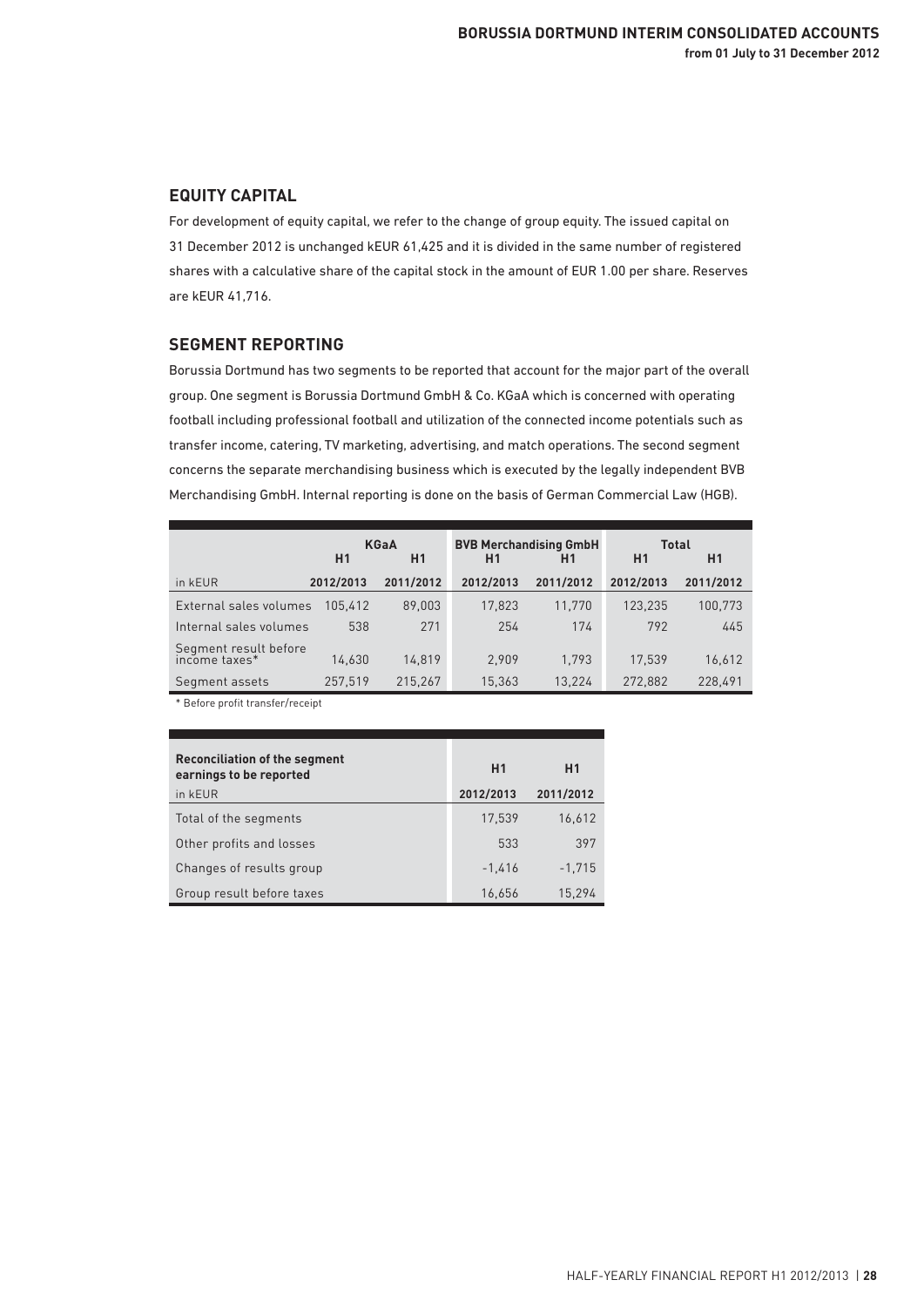The changes of the result of the group in the reconciliation include mainly adjustments of the accounting standards to IFRS as well as elimination of in-group circumstances.

The profits from national TV marketing in the amount of kEUR 15,006 (previous year kEUR 13,420) exceed the 10 percent margin stated by IFRS 8.34 with one customer, in the same way as with Champions League marketing in the amount of kEUR 31,273 (previous year kEUR 24,631). The background is the central marketing by DFL Deutsche Fussball Liga GmbH or UEFA respectively.

#### **CASH FLOW STATEMENT**

The cash flow statement of the group is compiled according to IAS 7 (Statements of Cash Flows). The liquid funds and cash equivalents evidenced in the balance sheet can be reconciled to the funds for financial purposes of the cash flow statement of the group as follows:

#### **Funds for financial purposes**

| In kEUR         | 31 Dec 2012 30 Jun 2012 |       |
|-----------------|-------------------------|-------|
| Credit at banks | 16.957                  | 5.271 |
| Used overdraft  |                         |       |
|                 | 16,957                  | 5.271 |

#### **RELEVANT INVESTMENTS**

The payments for investments in intangible assets in the amount of kEUR 19,533 concerned almost exclusively investments in the licensed team, payments for investments in tangible assets were kEUR 2,903 which mainly concerned investments in and at the SIGNAL IDUNA PARK.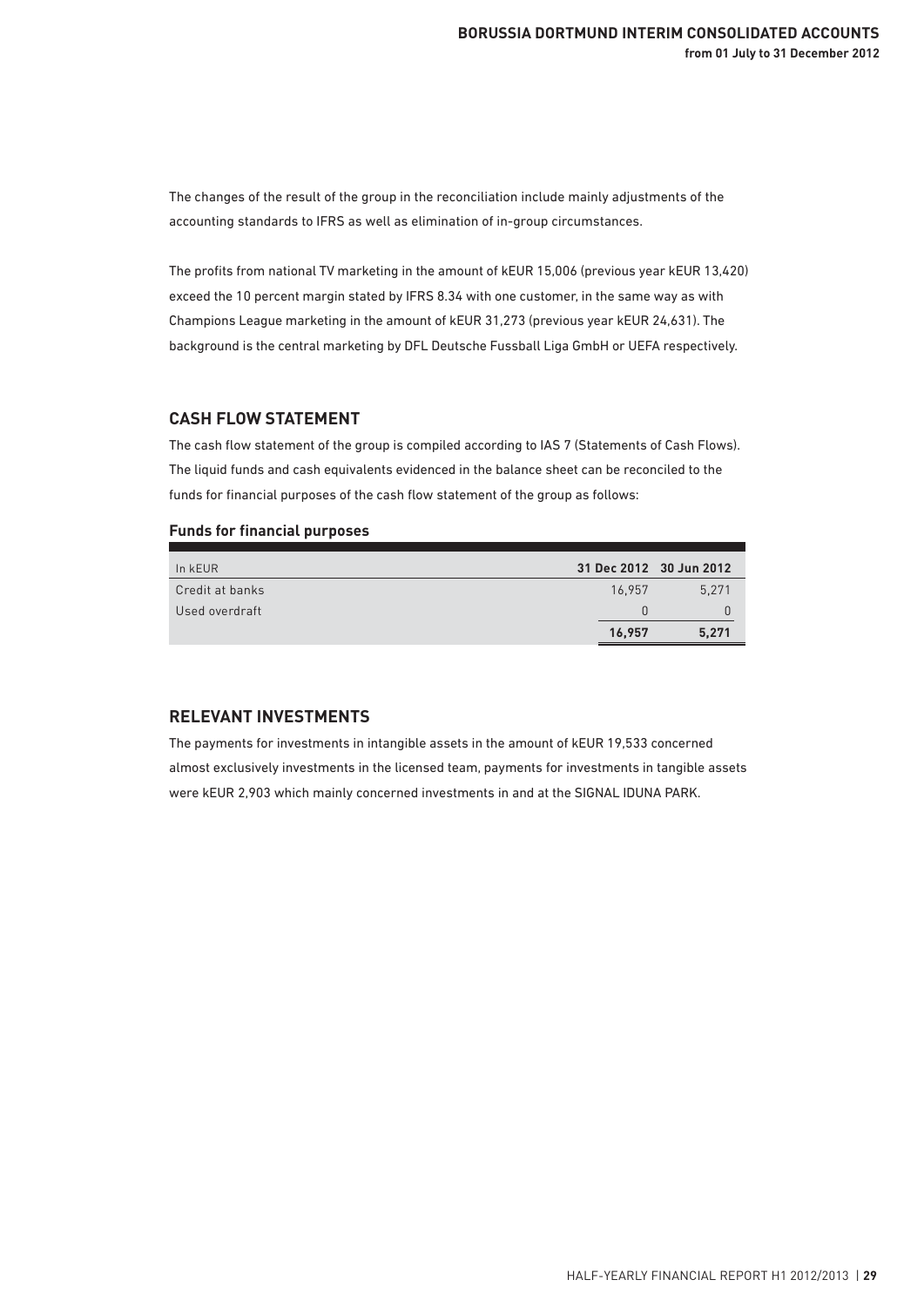# **FINANCE LEASE**

The financial assets to be activated in the scope of Finance Lease are assumed in the amount equal at the inception of the lease to the fair value of the lease property or, if lower, at the present value of the minimum lease payment. This value is reduced by cumulated depreciations and, if necessary, by impairments.

The corresponding liabilities against the lease provider are evidenced with consideration of payments already made as short-term or long-term liabilities from finance lease.

#### **DERIVATIVE FINANCIAL INSTRUMENTS**

To safeguard the favourable interest level medium- and long-term and to safeguard against the risk of changes in cash flow by interest changes, the general management has concluded six interest swap deals with German credit institutes for credits whose fixed interest rate expires in 2013 and 2016 respectively. In addition, an interest swap deal was concluded with a German credit institute for the purchase option for a rented administrative building with land upcoming in 2014. The amount of the nominal volume and the corresponding market value is evident in the following overview:

#### **Interest swaps**

|                           |                            | 31 Dec 2012 |  |
|---------------------------|----------------------------|-------------|--|
| kEUR                      | Nominal value Market value |             |  |
| Fixt interest payer swaps | 36.043                     | $-2.926$    |  |

#### **Interest swaps**

|                           |                            | 30 June 2012 |  |
|---------------------------|----------------------------|--------------|--|
| kEUR                      | Nominal value Market value |              |  |
| Fixt interest payer swaps | 36.043                     | $-2.141$     |  |

The relative fair values of the derivatives are determined with prevailing evaluation methods with consideration of the market data available at the time of the assessment. Here, interest swaps are evaluated by discounting the future cash inflows and outflows by applying the market interest rates that are applied over the remaining period.

Interest swaps are classified following IFRS 7.27 B according to level matrix level 2, because the input parameters (interest curves) used for assessment can be observed on the market. No independent estimates are carried out for fair-value evaluation and no individual assumptions are made.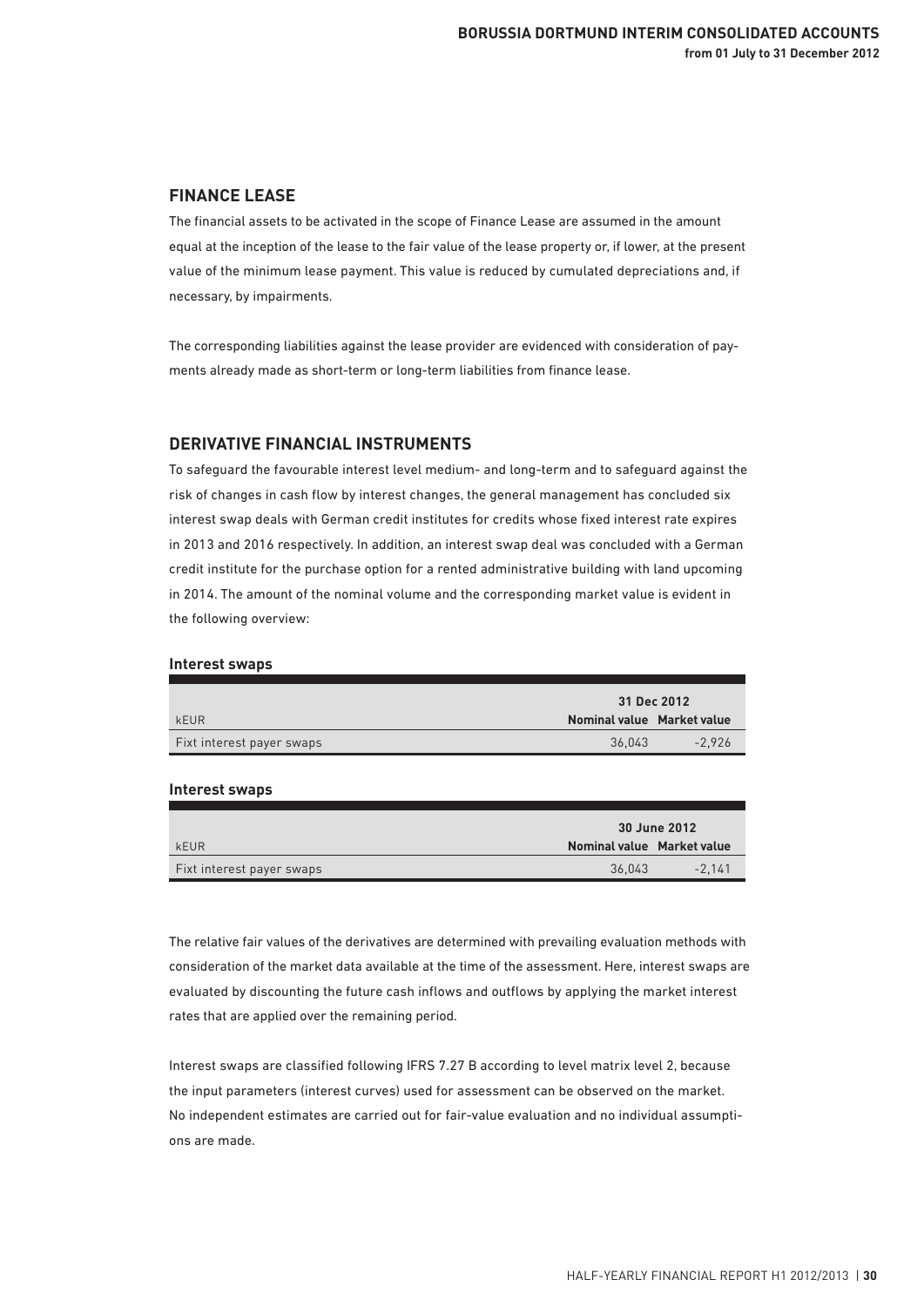For future underlying transactions, credit agreements of the banks with periods until 2021, 2026 and 2028 are already available. Evaluation of the interest swaps is done at the fair value by discounting the cash flows to be expected in the future. The evaluation is evidenced by calculations of the banks.

Balancing of transactions to occur with high probability is done according to cash flow hedge accounting on the basis of micro hedges. The effective part of the market value changes of the derivative is recorded here not affecting net income in the other result (other equity items) after deduction of deferred taxes. The ineffective part is directly included in the profit and loss accounts. For future transactions that result in accounting a financial asset or a financial liability, changes of market value in the accounting periods of the securing instrument are transferred from equity capital to profit and loss accounts where the secured underlying transaction is captured in the profit and loss accounts. The parameters of the securing instruments are tuned to occurrence of the future transactions. The derivatives used by Borussia Dortmund for securing purposes in the form of interest swap deals represent effective securing tools from an economic point of view. The changes of market value of the derivatives are balanced by secured by compensating value changes from the underlying transactions which are evidenced by effectiveness calculations.

The ineffective portion in the reporting period was kEUR -82 (previous year kEUR -18).

There are no transfers from other comprehensive income (OCI) into the overall result of the group in the reporting period.

The effective part of the market value changes of the derivative (kEUR 546; previous year kEUR 925) is recorded here not affecting net income in the other result (other equity items) after deduction of deferred taxes (kEUR 176; previous year kEUR 298).

#### **DIVIDEND**

According to the decision of the General Assembly dated 26 November 2012, Borussia Dortmund GmbH & Co. KGaA distributed a dividend of EUR 0.06 from the balance profit of the fiscal year 2012. This is equivalent to a dividend total of EUR 3,684,286.26 for 61,404,771 shares entitled to dividend. The dividend was distributed from 28 November 2012.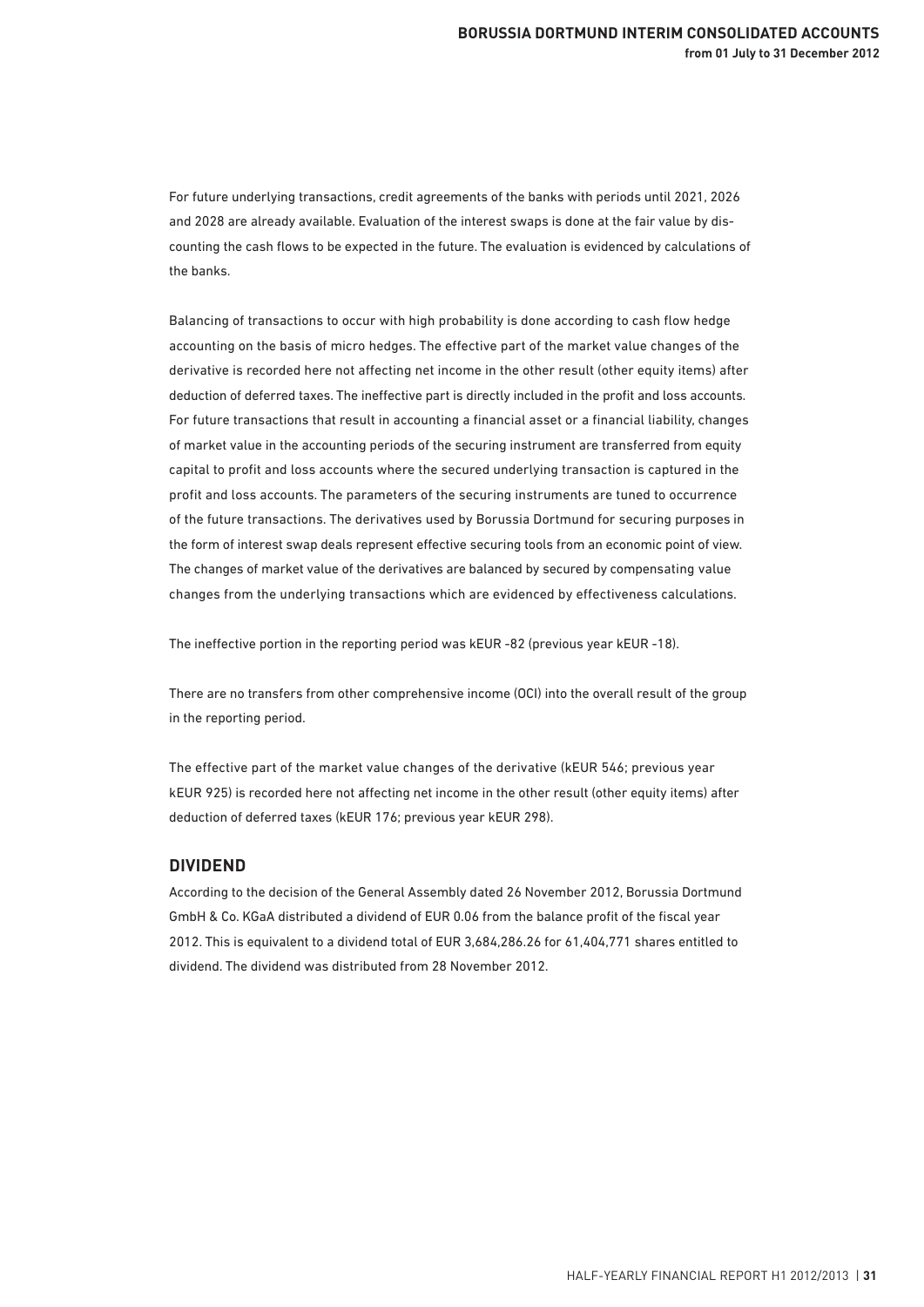# **OTHER FINANCIAL OBLIGATIONS**

No changes occurred with regard to other financial obligations in comparison to the consolidated accounts dated 30 June 2012.

#### **NUMBER OF EMPLOYEES**

At group level there are an average of 527 employees, including 10 trainees, 171 in the area of sports and 346 administrative staff. (Previous half year: 448 employees, including 5 trainees, 147 in the area of sports and 296 administrative staff).

#### **CHANGES IN THE SUPERVISORY BOARD**

No changes occurred with regard to the structure of the supervisory board in comparison to the consolidated accounts dated 30 June 2012.

# **RELEVANT RESULTS AFTER ACCOUNTING DATE**

In terms of relevant events after accounting date we refer to the information in the supplementary report in the management report.

Dortmund, 25 February 2013 Borussia Dortmund GmbH & Co. KGaA Borussia Dortmund Geschäftsführungs-GmbH

Hans-Joachim Watzke Chairman of the General Management

 $\frac{1}{\sqrt{2}}$ 

Thomas Treß Managing Director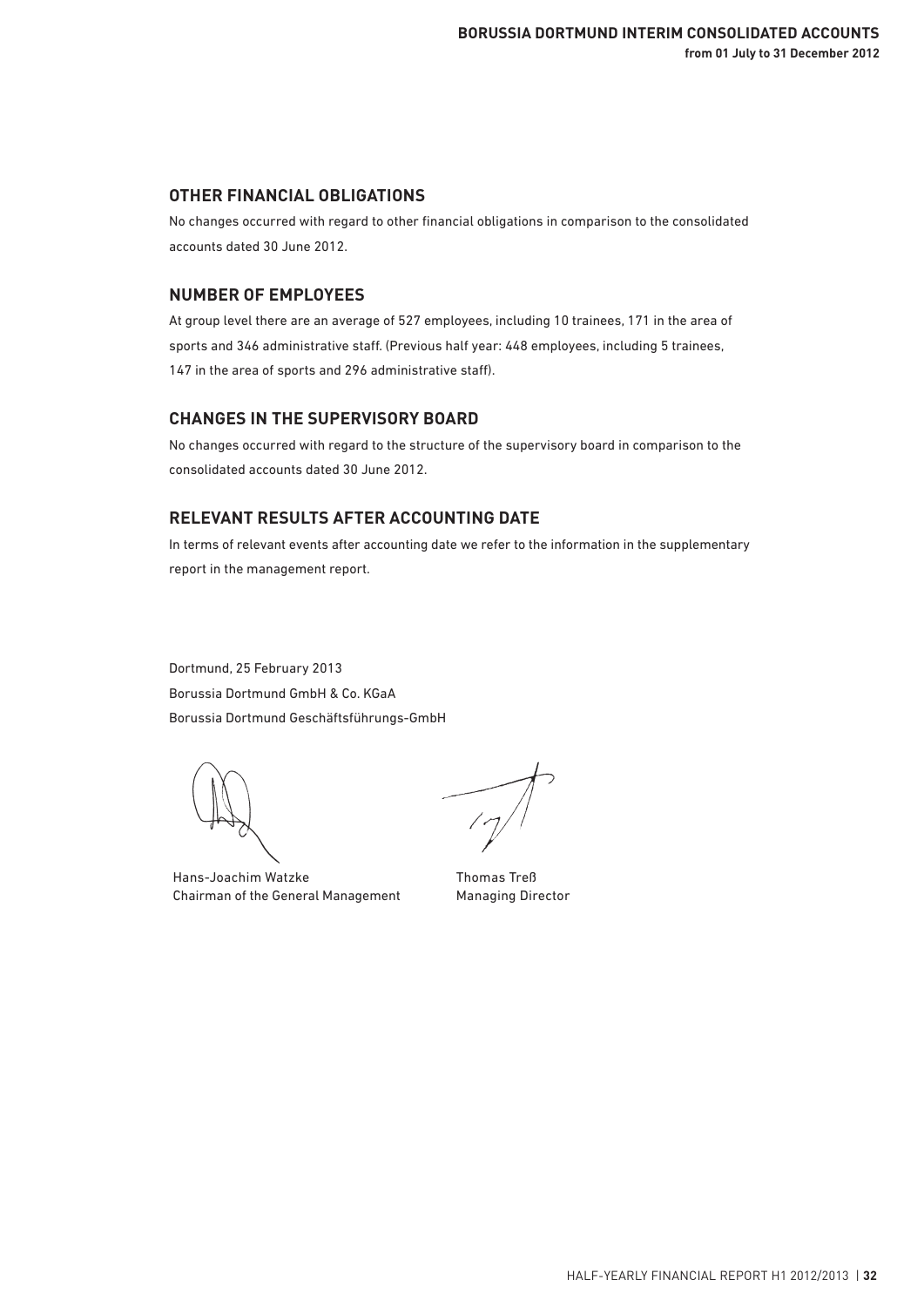# **AFFIRMATION BY THE LEGAL REPRESENTATIVES**

We hereby declare that to the best of our knowledge the interim consolidated accounts compiled in accordance with the applicable accounting principles for interim reporting present an account of the asset, financial and profit situation of the group and the interim consolidated accounts provide a fair review of the development and performance of the business and the position of the Group, together with a description of the principal opportunities and risks associated with the expected development of the Group for the remaining months of the fiscal year.

Dortmund, 25 February 2013 Borussia Dortmund GmbH & Co. partnership limited by shares Borussia Dortmund Geschäftsführungs-GmbH

Hans-Joachim Watzke Chairman of the General Management

 $\frac{1}{2}$ 

Thomas Treß Managing Director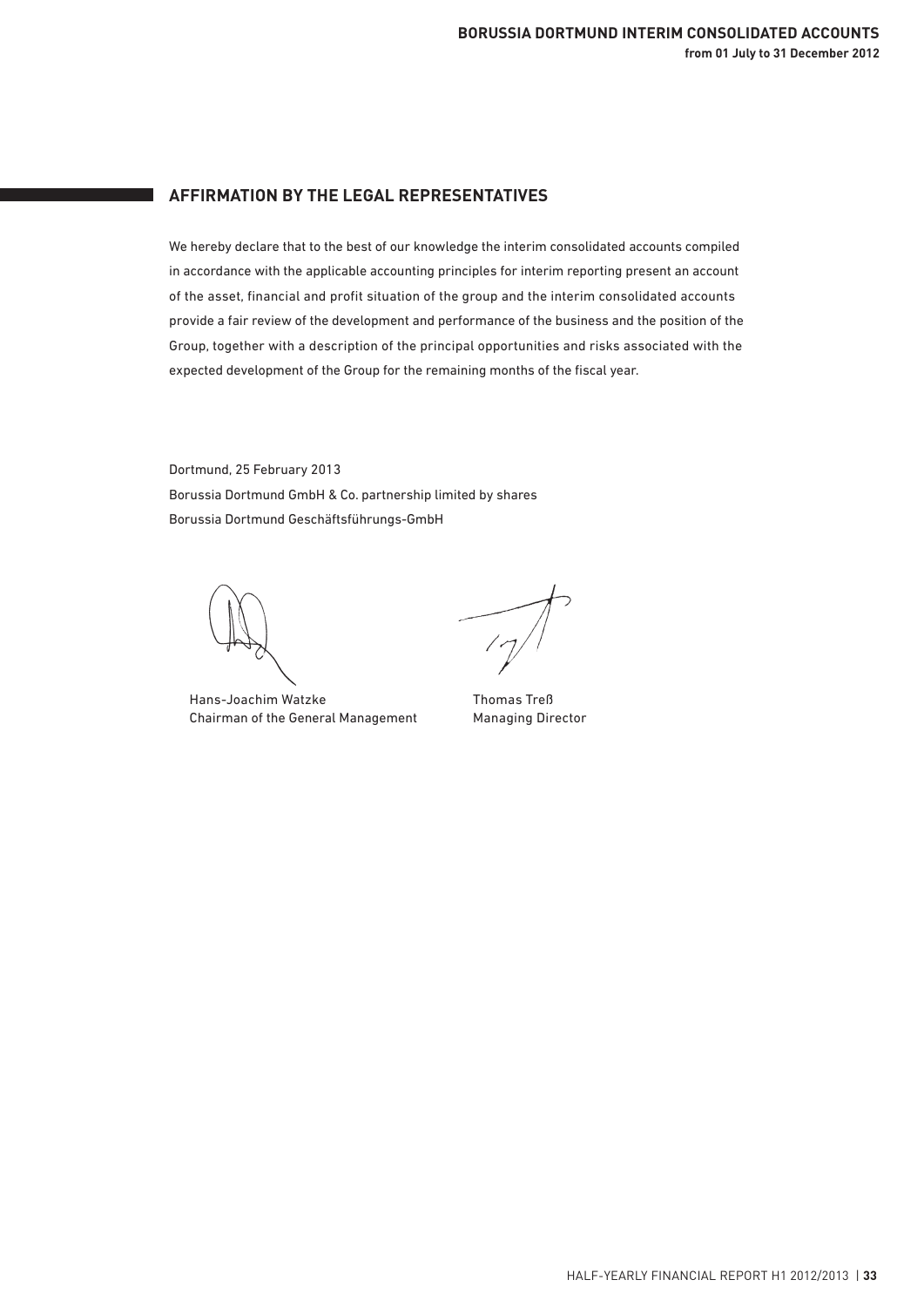# **CONFIRMATION AFTER REVIEW BY THE AUDITORS**

To Borussia Dortmund GmbH & Co. partnership limited by shares:

We have reviewed the condensed interim consolidated accounts - comprising of consolidated balance sheet, consolidated statement of comprehensive income, cash flow statement, change in group equity and selected explanatory notes - and the interim management report of Borussia Dortmund GmbH & Co. Kommanditgesellschaft auf Aktien, Dortmund, for the period from 1 July to 31 December, 2012 which are part of the half year financial report pursuant to Section 37w WpHG (German Securities Trading Act). The preparation of the condensed interim consolidated accounts in accordance with IFRS for Interim Financial Reporting, as adopted by the EU, and of the interim management report, which has been prepared according to the applicable regulations for interim management reports of the WpHG (German Securities Trading Act), are the responsibility of the Company's legal representatives. Our responsibility is to issue a review report on these condensed consolidated interim accounts and on the interim group management report based on our review.

We conducted our review of the condensed interim consolidated accounts and the interim group management report in accordance with the accepted standards for the review of financial statements promulgated by the Institut der Wirtschaftsprüfer (IDW / Institute of Public Auditors in Germany) and in supplementary compliance with the International Standard on Review Engagements (ISRE) 2410. Those standards require that we plan and perform our review such that, having conducted a critical assessment, we can with reasonable certainty exclude the possibility that the condensed consolidated interim accounts have not been prepared, in all material respects, in accordance with the IFRS applicable to interim financial reporting, as they are to be applied within the EU and that the interim management report has not been prepared in accordance with the applicable regulations of the WpHG (German Securities Trading Act). A review is limited primarily to inquiries of company personnel and analytical assessments and does therefore not provide the same level of certainty that can be achieved with an annual account audit. Since we were not instructed to perform a full audit, we cannot issue an audit certificate.

On the basis of our review we found no circumstances that would lead us to assume that the condensed consolidated interim accounts have not been prepared, in all material respects, in accordance with the IFRS applicable to interim financial reporting, as they are to be applied within the EU and that the interim management report has not been prepared in accordance with the applicable regulations of the WpHG (German Securities Trading Act).

Dortmund, 25 February 2013 KPMG AG Auditing Firm

Blücher Auditor

Banke Auditor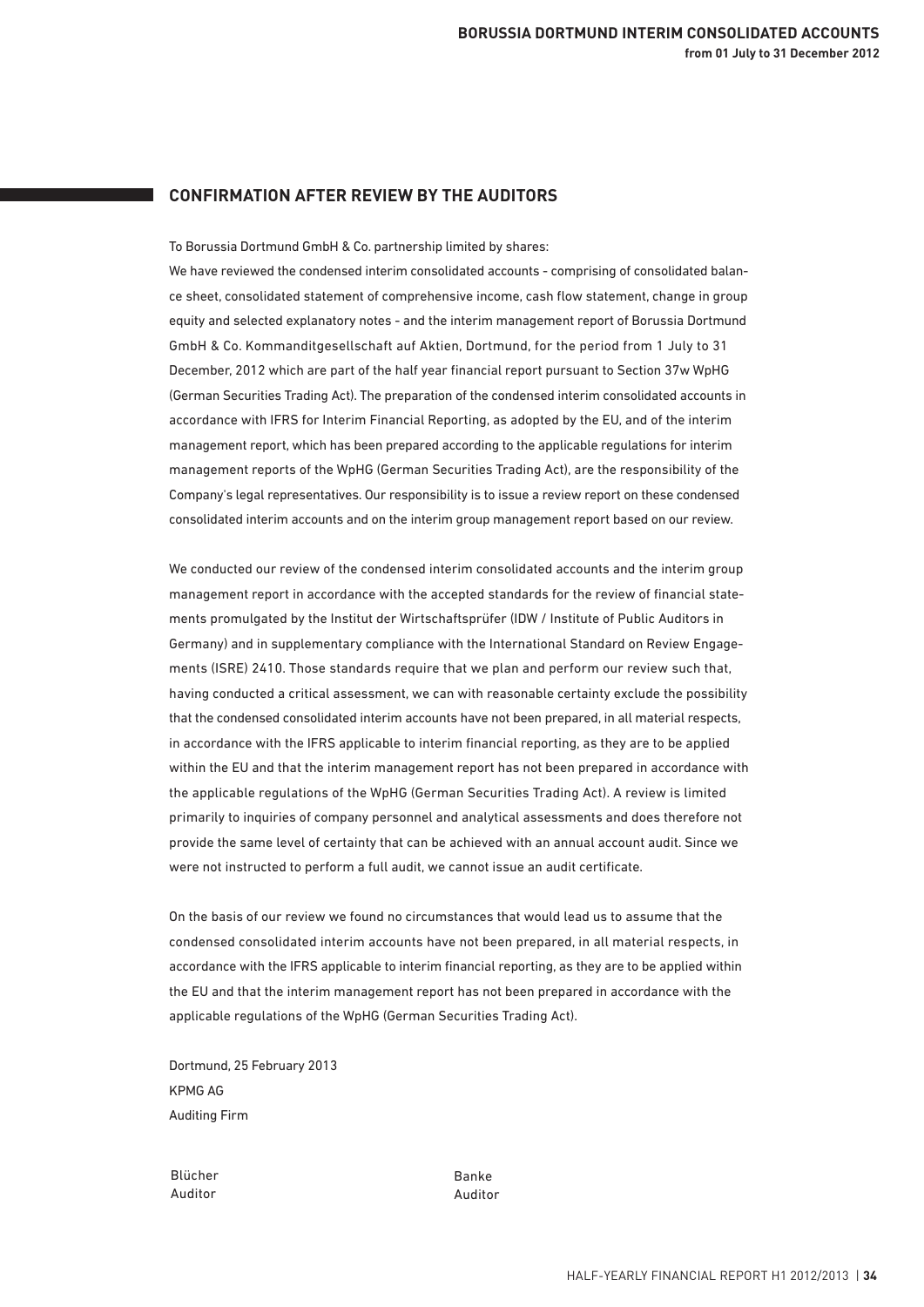# **FINANCIAL CALENDAR**

15.05.2013 Publishing of the quarterly financial report Q3 Fiscal year 2012/2013

#### **LEGAL DETAILS**

**Publisher:**

Borussia Dortmund GmbH & Co. KGaA Rheinlanddamm 207-209, 44137 Dortmund Internet: www.bvb.de/aktie/eng E-Mail: aktie@borussia-dortmund.de

#### **Responsible:**

Marcus Knipping

#### **Design/implementation:**

K-werk Kommunikationsdesign, Uwe Landskron www.K-werk.de

# **Photos:**

Title: Echopark/K-werk, firo Sportfoto